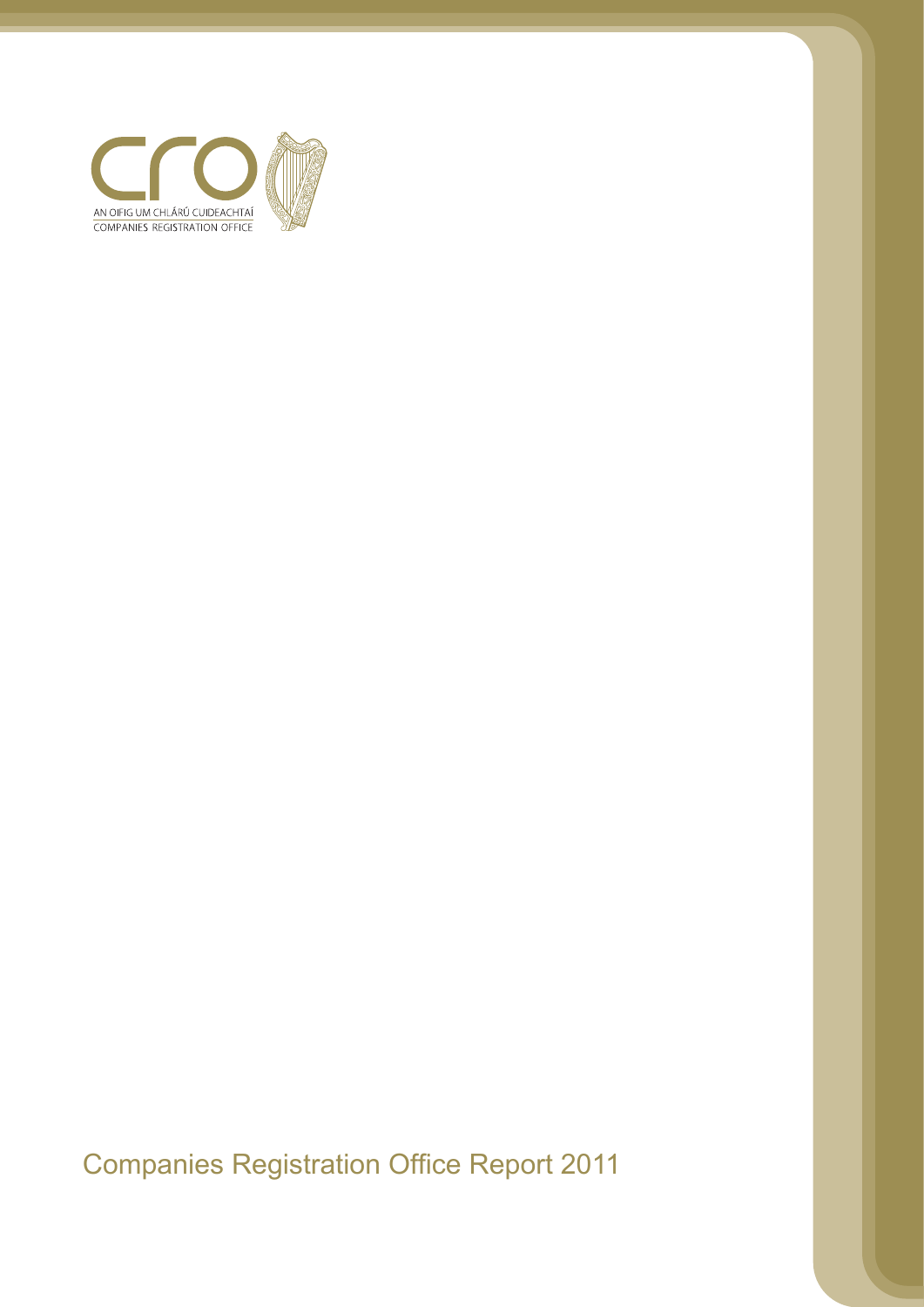# **CONTENTS**

| 1. INTRODUCTION                                                     |    |
|---------------------------------------------------------------------|----|
| 2. FUNCTIONS OF THE CRO                                             | 2  |
| 3. WHAT'S NEW IN 2011                                               |    |
| APPENDIX 1: DETAILED STATISTICS                                     | 10 |
| <b>APPENDIX 2: FINANCE</b>                                          | 36 |
| APPENDIX 3: REGISTRAR OF COMPANIES<br>AND OTHER AUTHORISED OFFICERS | 37 |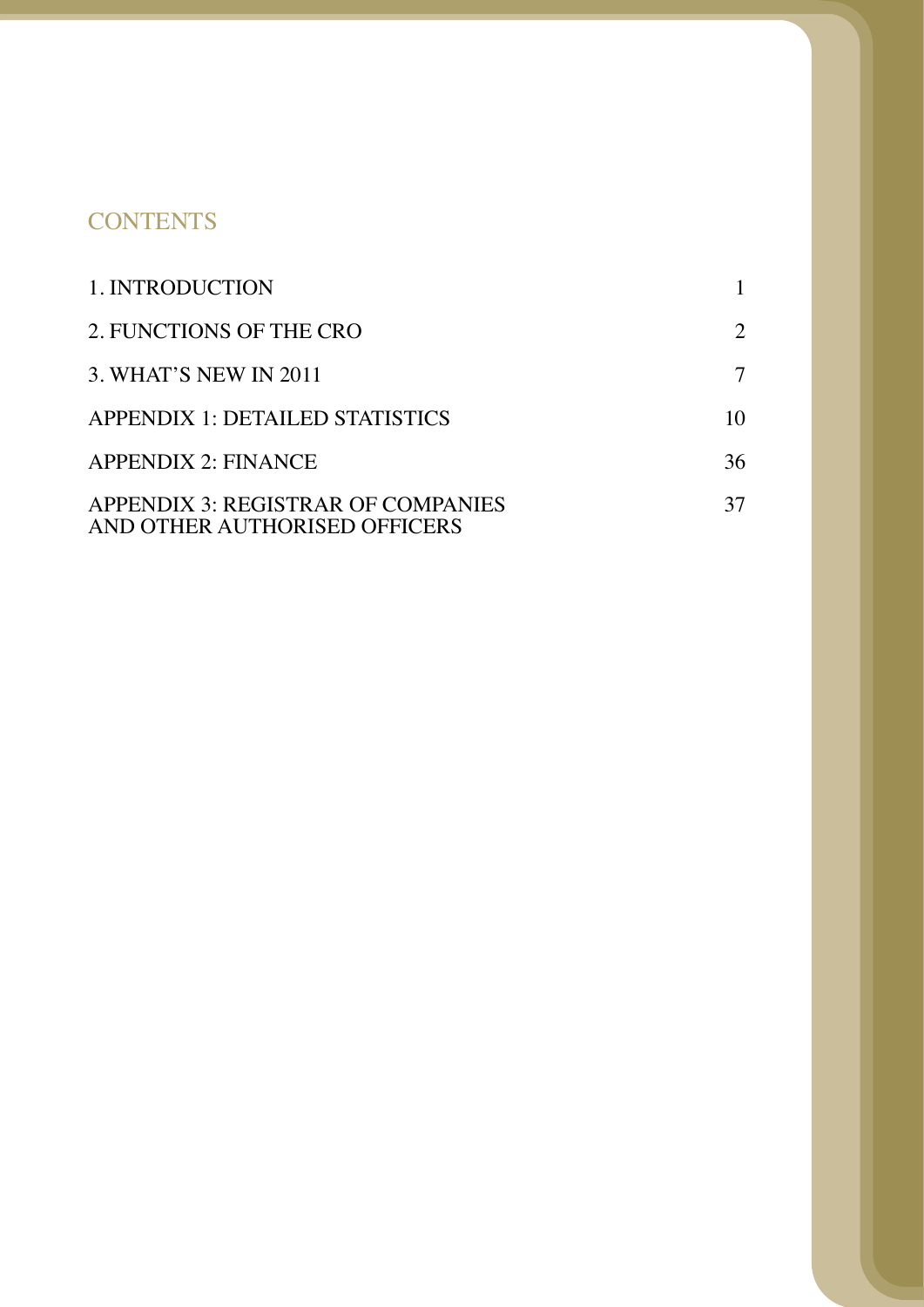## **INTRODUCTION**

The Companies Registration Office (CRO) Mission Statement is:

*to oversee the highest possible rate and quality of annual return filing on the part of companies in accordance with the relevant statutory provisions and to ensure that information on companies published in turn by the CRO accurately reflects the information provided by those companies.*

At the end of 2011, there were some 185,000 companies in existence on the register resulting in over 380,000 submissions being filed with the CRO during 2011.

In June 2011, the 1,000,000th electronic form was lodged with the CRO. E-filng across all electronically available forms increased significantly in 2011 with 60% of all statutory forms now being transmitted online. E-filing reduces operation costs for business thereby improving the competitiveness of Irish business.

CRO delivered strongly on its mission in 2011, achieving a target by year-end of 87.9% of companies being up-to-date in terms of filing of annual returns. Income for the year amounted to €20.7m which was 2% higher than the figure of €20.25m received in 2010.

In 2011, CRO initiated a project to review all preliminary notifications of liquidation and receivership to the CRO, where these processes had not reached completion after a significant lapse of time. This resulted in 160 companies being struck off the companies' register and another 1,000 companies being brought up-to-date in terms of their filing status. It is hoped to continue this process in 2012.

Pages 2 to 9 of this report give a brief overview of the principal activities and functions of the CRO during the year 2011. A more detailed breakdown of the various activities and statistics is set out in the appendices that follow.

A number of projects conceived of during 2011 remain for implementation at the CRO during 2012. A pilot online replacement of the "CRODisk" A1 new company incorporation form was initiated in 2011 and it is intended to permanently replace the CRODisk facility with an online A1 through CORE in March 2012.

The CRO has already started preparations to implement a credit card payment system for filing submissions in 2012. This new payment system will best underpin electronic filing, signing and payment initiatives being developed by the CRO. The CRO will also give further consideration in 2012 to the potential for mandating the filing of certain forms in electronic format only and eliminating the need for paper filing in these cases.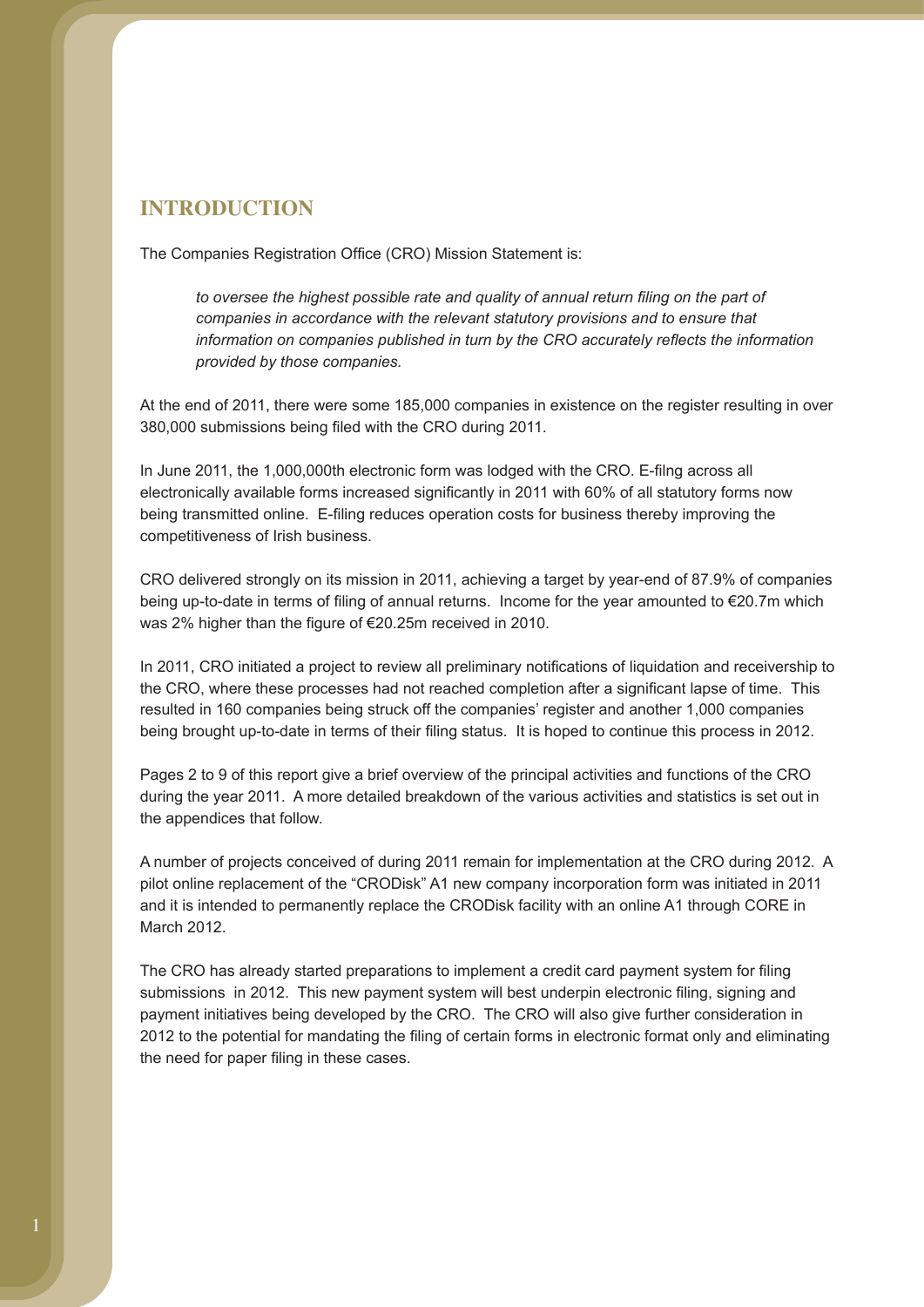## **CRO FUNCTIONS**

### **New Company Incorporation**

Continuing with the trend of last year, 2011 again saw an increase in the number of new companies incorporated over the previous year, with 14,615 new companies incorporated during the year. This was an average of over 1,200 new companies incorporated each month.

The three company incorporation schemes, as outlined below, were consistently delivered within our customer service targets and committed time frames during 2011:

Fe Phráinn – 10 working days CRODisk – 5 working days Ordinary Scheme –15 working days;

### **Business Names**

The CRO is also responsible for the registration of business names under the Business Names Registration Act 1963. Processing times for Business Name applications have been reduced significantly since procedures were re-engineered in 2010. 66% of correctly completed applications are now registered and certificates issued within 10 working days and 90% are completed within 20 working days.

The number of new business names registered by the CRO in 2011 was 26,600, a decrease of 5% on 2010. About 81% of business name applications were filed electronically in 2011.

### **Information, Enquiries and Cash Office**

The Information Unit provides a front line service to customers who contact the Office by telephone, fax, post and e-mail. The benefit for CRO customers is that it allows first call resolution to queries and eliminates the frustration of being transferred. The service in turn acts as a front line service for staff within the Office, thus enabling line sections to carry out their specific tasks uninterrupted, which in turn contributes to shorter processing times of documents filed.

The Information Unit answered over 73,000 calls during 2011, an average of just over 1,400 calls a week, with an average waiting time of one minute and two seconds per phone call.

Over 9,000 e-mails were answered during 2011 via CRO e-mail handling system at info@cro.ie, with 97% of these e-mails answered within eight working hours.

The Enquiries and Front Counter areas of the Unit continued to deal with personal callers to the CRO during the hours 9.30-16.30 throughout 2011. In addition to assisting personal callers with queries, the Unit manages requests for copies of submission filed by companies, the issuing of duplicate certificates and other matters such as letters of status.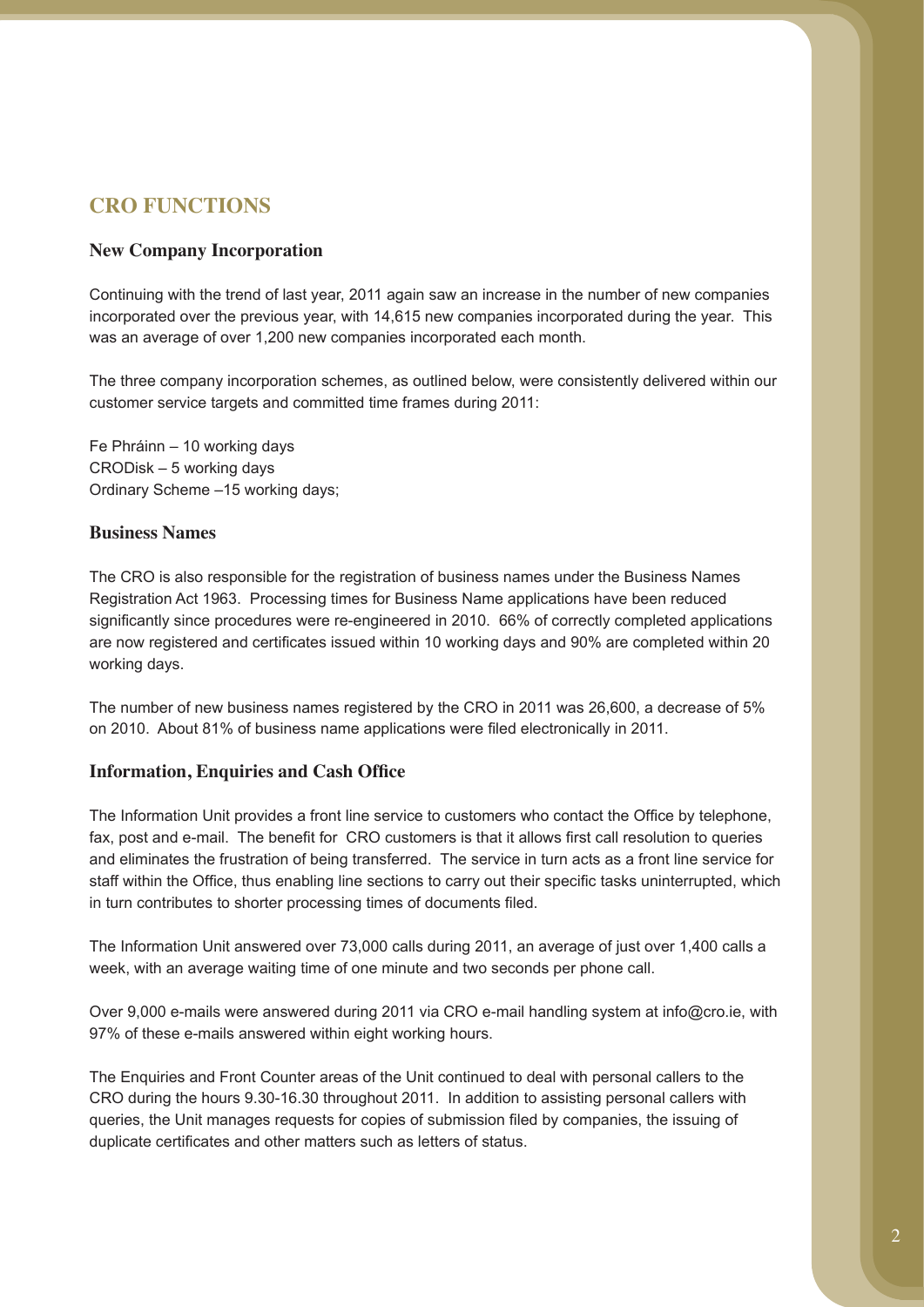During 2011 the Information Unit organised a number of in-house specialised staff training courses on topics such as "Principles of Company Law", and "The Company Secretarial Workshop". These courses were very well attended and received by staff and play an important part in the CRO's continued commitment to staff training and development.

The Information Unit also organises the CRO's participation at exhibitions, seminars and open days and during 2011 the Unit represented the CRO at a number of such events.

In 2011 the Cash Office took in and received a total of 91,455 documents from personal callers to the Office.

### **Income 2011**

CRO took in €20.7m in 2011, thereby exceeding the receipts figure of €18m in the 2011 estimate. This is a slight increase of 2% on the 2010 income of €20.25m. The 2011 receipts were broken down under the following main headings:-

| <b>CRO</b> Income                       | 2010 outturn | 2011 estimate |
|-----------------------------------------|--------------|---------------|
| Late filing penalties                   | €11.31m      | €11.759m      |
| <b>Submission fees</b>                  | $E$ 7.72m    | €7.577m       |
| <b>Enquiry charges &amp; bulk sales</b> | €1.11m       | €0.966m       |
| <b>Registry of Friendly Societies</b>   | €0.11m       | €0.101m       |

The increase in 2011 is mainly due to an increase in late penalties of about €0.458m over 2010.

#### **E-Filing**

CRO continues to drive e-filing as the preferred method of filing with the CRO. It has significant efficiency and costs benefits for presenters and CRO alike. However, paper-based filing is still permitted by CRO in instances where presenters opt not to e-file. Paper-based submissions are all scanned onto the register to ensure they are also available electronically for public access. In 2011, the number of searches of the CRO register completed online was over 98%.

The up-take of e-filing increased significantly in 2011. 230,000 submissions, that is 60% of all documents received were filed electronically compared to 57% in 2010. 73% of Annual Returns were e-filed which is a 7% increase on 2010.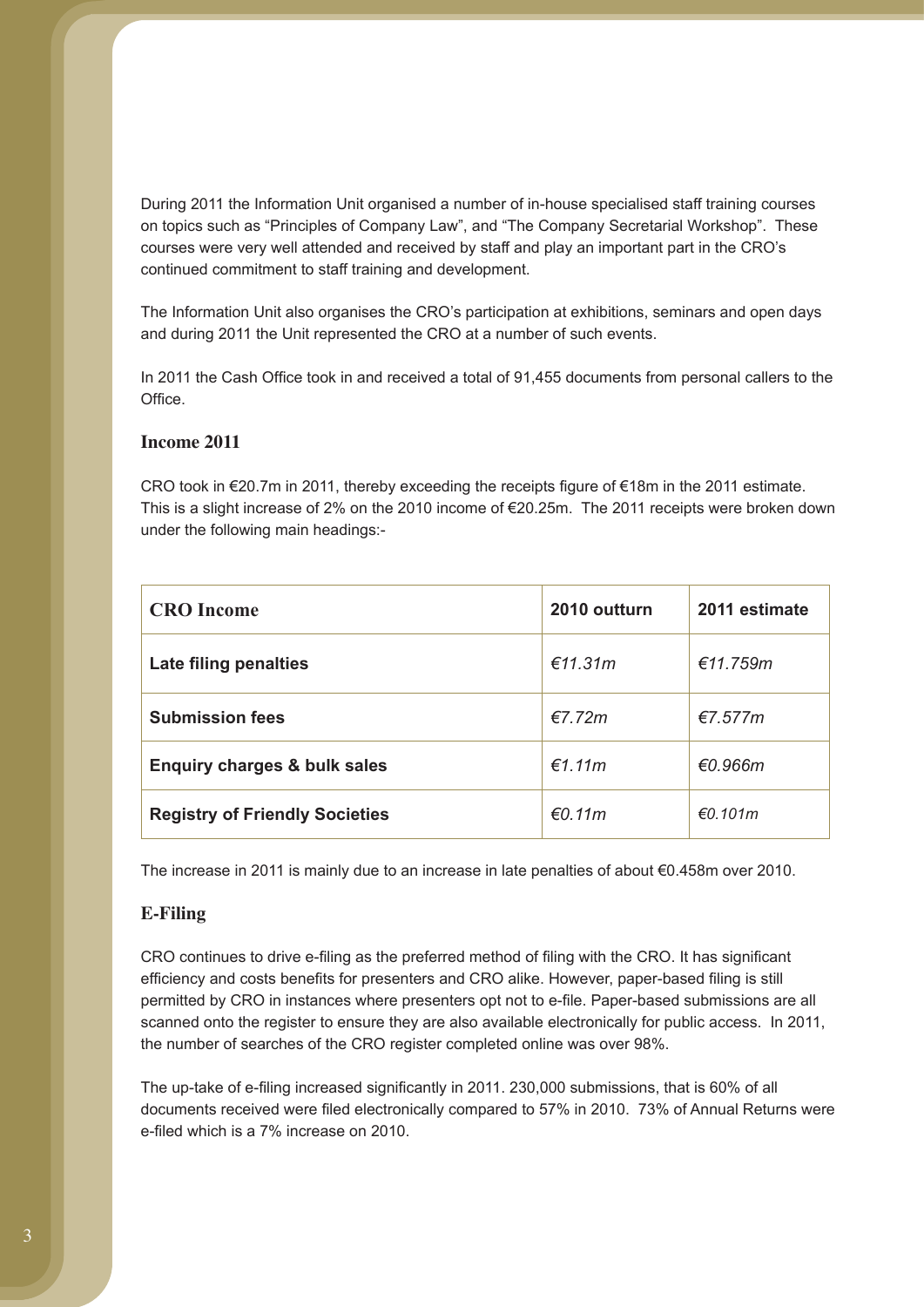During quarter 4 of 2011, the CRO piloted an online replacement of the CRODisk A1 new company incorporations form. The on-going plan to bring online the New Company Incorporations form A1 in CORE will be completed in early 2012.

### **CORE (Companies Online Registration Environment)**

CORE allows presenters to view, in a managed environment, up-to-date information on companies for which they are a filing agent. It also allows customers to view their accounts' statements and transactions. Its popularity is increasing, receiving some 17,218 unique visitors per month in 2011.

#### **Rules Database – Auto-registration**

In the latter part of 2009 CRO extended its rules engine to the electronic B2 and B10 and also improved the frontloading of the forms. For example, only existing officers of a company can be selected to sign a form. In 2011, 42% of all B10's, 65% of B1s and 50% of B2s were automatically registered.

The effect of auto-registration is that the registration times are significantly improved and it helps the CRO cope with decreasing staff numbers in the Office.

#### **Postal Incorporation Documents**

Once a new company has been incorporated, it will continue to have filing obligations with the CRO on both annual and ad hoc bases. For example, if a director resigns and a new director is appointed, notice of these changes must be filed with the CRO. Volumes of this type of submission filed by companies are high with over 80,000 changes of director and company address filed with the CRO in 2011. In this regard, the enhanced use of e-filing and auto-registration by the CRO continues to be an important factor in keeping timescales within workable limits.

*A backlog of allotment of shares filings persists at the CRO and it is planned to eliminate this backlog in quarters 1 and 2 of 2012 through a significant overhaul of in-house registration processes in this area.*

#### **Post Lodgements and Annual Returns**

The Carlow office is the postal receipts centre for the CRO and its function is to receive and scan all documents received by post and to make them available to view by the registration sections in CRO's Dublin office and to the general public as quickly as possible.

Customer service is given high priority in the Section and every effort is made to ensure that phone queries are answered promptly, e-mail within 24 hours and correspondence within two weeks.

The targets in our Business Plan in relation to turnaround times and customer service were generally achieved and often exceeded in 2011.

The processing team continues to work to improve the quality of submissions being received onto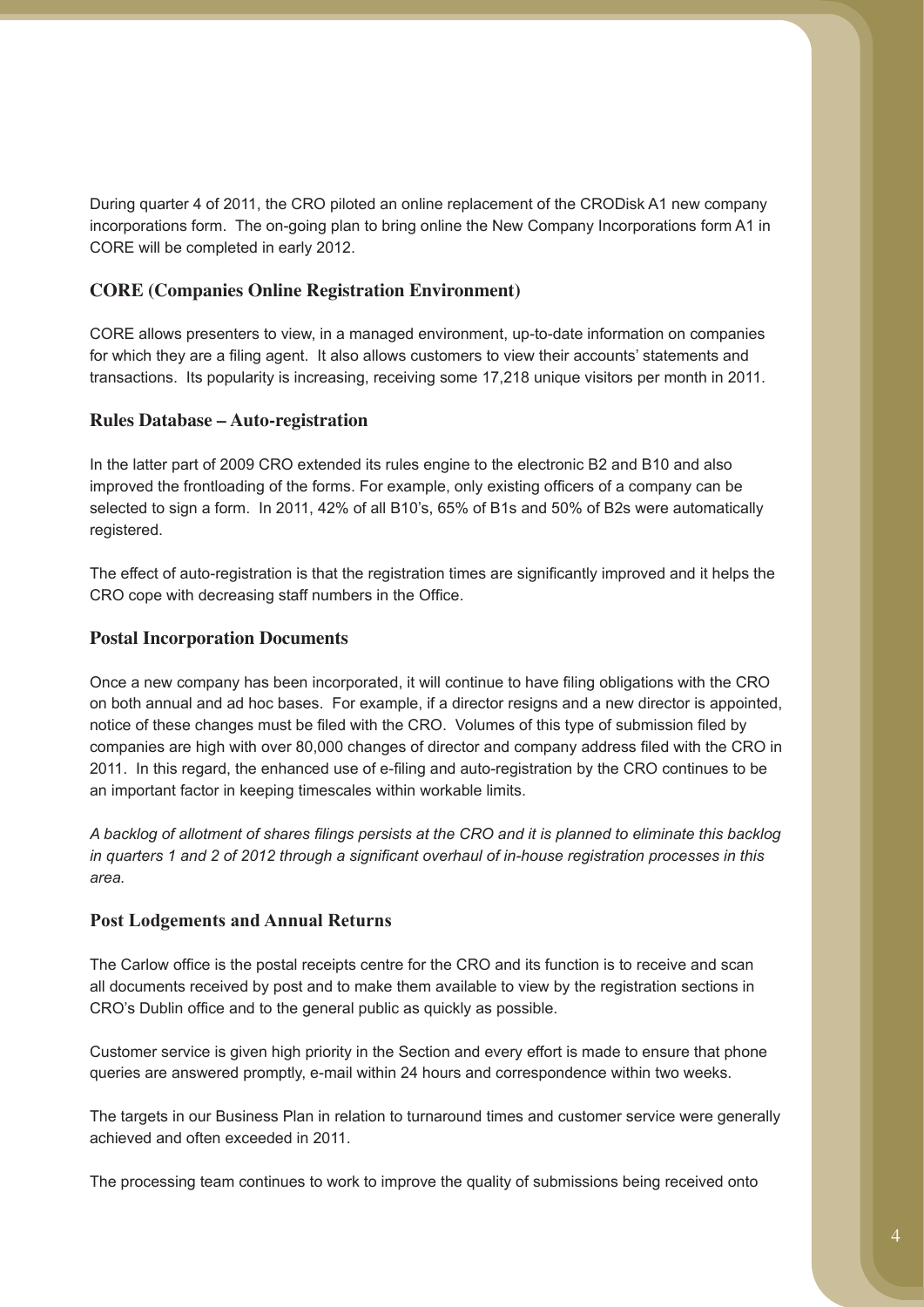the Register and, during 2011, implemented new initiative such as a new B1 form with Auditor Registration Number (ARN); ROS signatures and PDF accounts in a very positive manner. Almost 73% of all annual returns were filed electronically in 2011.

#### *Seasonal peaks*

Traditionally, the CRO encounters seasonal loads, principally in October, November and January when the number of annual returns received rises from the normal monthly average of about 12,000 per month to an average of about 20,000 per month.

The Postal Lodgements Section continues to deal with seasonal peaks in a timely manner and backlogs are normally cleared within a week to ten days.

#### **Enforcement**

CRO's enforcement of statutory annual returns and filing obligations comprised involuntary strike-off, company prosecutions and the seeking of High Court orders against companies and their directors under section 371 of the Companies Act.

179 companies were prosecuted for failure to file annual returns of which 80 were convicted, yielding €44,000 in fines and €12,870 in costs. 7,938 companies were involuntarily struck off the register and 5,653 companies were struck off on a voluntary basis. 739 companies were restored to the register including 9 owner management companies in respect of which restorations were applied for after commencement in April 2011 of section 30 of the Multi-Unit Developments Act 2011.

In the course of 2011, CRO prepared papers for the initiation of section 371 High Court action against 36 companies of which 31 were sent to the Chief State Solicitor's Office. Section 371 notices issued to 531 companies and 1,227 directors of those same companies, in 2011.

The CRO continued to assist the Office of the Director of Corporate Enforcement (ODCE), by providing appropriate supporting certificates and affidavits, in its efforts to secure the disqualification/ restriction of the directors of dissolved insolvent companies.

#### **Mortgages and Charges**

The redeployment within the CRO of additional staff to the Mortgages section in CRO early in 2011 helped address delays in processing mortgage documents. At the end of December 2011, mortgages documents were scanned and registered within the timeframes outlined in the CRO business plan. The registration of Satisfaction of Charges continues to be kept up-to-date.

#### **Liquidations and Receiverships**

The number of Liquidations initiated in 2011 continued to increase steadily to 2,464 with the number of receiverships increasing by 37% from 2010 to 533 in 2011 resulting in periodic backlogs in the processing of these submissions in 2011. CRO aims to be back within its processing timeframe targets by the end of first quarter of 2012. CRO also maintained an up-to-date register of disqualified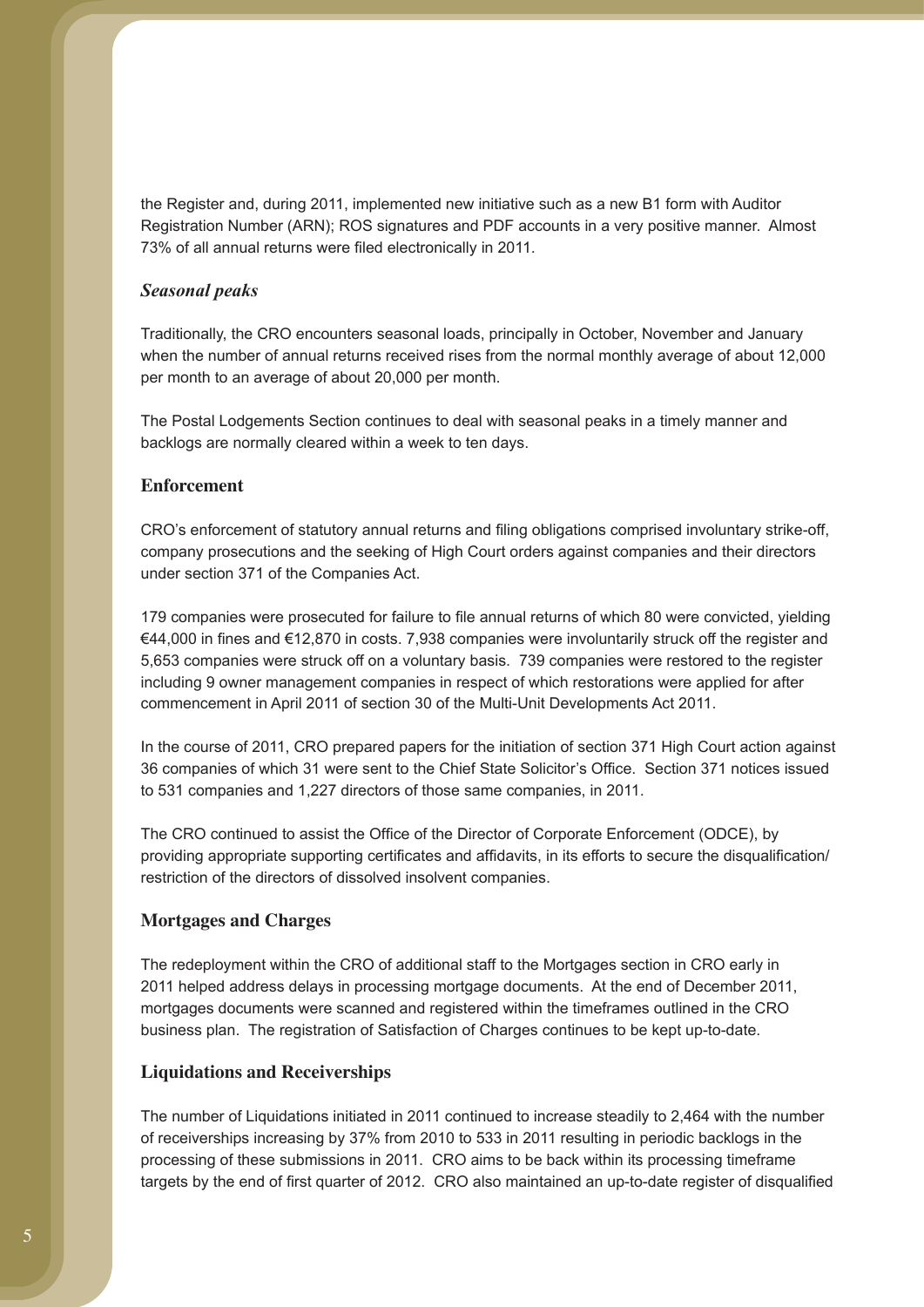and restricted directors. Reports of companies in liquidation continued to be issued to the ODCE on a regular basis.

### **Limited Partnerships and External companies**

Targets were achieved for the processing of all Limited Partnerships and External companies documents within 7 days of receipt.

### **Publications Section**

Publications Section is charged with implementing a campaign plan which involves improving ease of access to, and customer awareness of, CRO Information Leaflets, CRO Forms and CRO Website.

The CRO publishes a regular electronic bulletin giving up-to-date information on the office's procedures, practices and services. There is no charge for the bulletin. Instructions on subscribing to the service are available from www.cro.ie

### **Overview of energy usage in 2011**

S.I. 542 of 2009 requires public sector organisations to report annually on their energy usage and actions taken to reduce consumption.

The CRO is located in Parnell House, Dublin and O'Brien Road, Carlow. The CRO is the main energy user of Parnell House (67%) and shares the building along with a canteen, 3 meetings rooms, toilets and the reception area with Registry of Friendly Societies (RFS) and The Competition Authority. The CRO Carlow is the minor energy user of O'Brien Road (33%) and shares the building with the National Employment Rights Authority while also sharing canteen facilities, toilets and the reception area. The Energy Team in Parnell House were recognised by Optimising Power @ Work initiative in 2010 and the building was awarded runner-up in the Best Performing Building - Air Conditioned Buildings category.

In 2011, the CRO/RFS (Dublin & Carlow) consumed 756.15 MWh of energy, consisting of:

- 371.6MWh of electricity;
- 384.49MWh of fossil fuels, with natural gas being the only fossil fuel used.
- The CRO currently does not use any renewable fuels
- CO2 emissions: 277,597.56kg

This energy consumption can be broken down by location:

Dublin - 673.90MWh of energy consisting of:

- 319.67MWh of electricity;
- 354.23MWh of fossil fuels, with natural gas being he only fossil fuel used.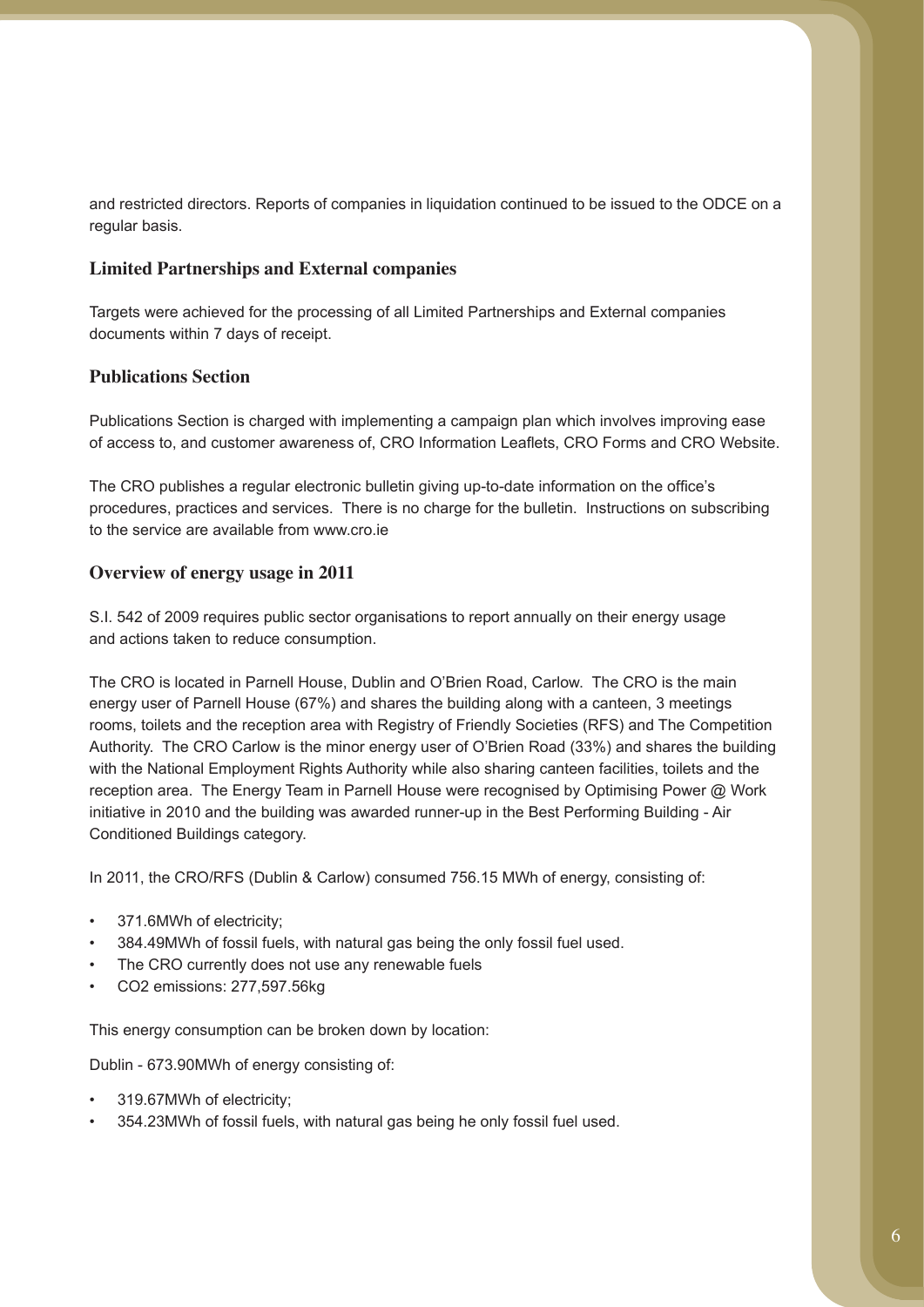Carlow - 82.25MWh of energy consisting of:

- 51.99MWh of electricity:
- 30.26 MWh of fossil fuels, with natural gas being the only fossil fuel used.

#### **Actions undertaken in 2011**

- Over two hundred 4w "low energy" LED light bulbs & additional motion sensors fitted (Parnell House).
- Energy Awareness Presentations to staff (both locations).
- Energy saving related emails to staff reminding everyone to turn off PC monitors, printers etc. each evening (both locations).
- Monthly "No-Lift Days" (Parnell House).
- Out of hours energy Audits (Parnell House).
- Air Handling Unit operation hours significantly reduced (Parnell House).
- Heating timers regularly programmed in-line with current weather conditions (both locations).

It is not possible to give specific figures of energy saving for any of the above actions, but overall, energy savings of 15% were achieved in both locations when compared to 2010. The problem of gas consumption in Carlow was resolved in 2010 and produced a massive reduction of over 53% in 2011.

#### **Actions planned for 2012**

- Study to be carried out on the possible replacement of the single glazed windows in Parnell House.
- New Energy Awareness Posters to be displayed around the building (both locations).
- Presentations to staff (both locations).
- Installation of Building Management System (BMS) to monitor/control heating system in the building (both locations).
- Out of hours energy audits (both locations).

It is thought that carrying out Energy Awareness campaigns can lead to overall savings of between 5-10%. By using BMS systems this will allow both offices to manage energy usage remotely and efficiently and should show savings going forward.

## **WHAT WAS NEW IN 2011**

#### **Interconnection of Business Registers**

On the 24 February 2011, the EU Commission adopted a proposal for a Directive on the interconnection of central, commercial and companies registers which will require all Member States to link up their registers electronically. This proposed Directive amends the cross-borders mergers Directive (200556/EC) and the Directive on branch disclosure (89/666/EEC) as well as Directive 2009/101/EC on the coordination of safeguards for the protection of interests of members and third parties. The key objectives of the Commission proposal are to facilitate cross-border access to official business information by defining a common minimum set of up-to-date company information to be available to third parties in all EU languages, to develop a framework for cross-border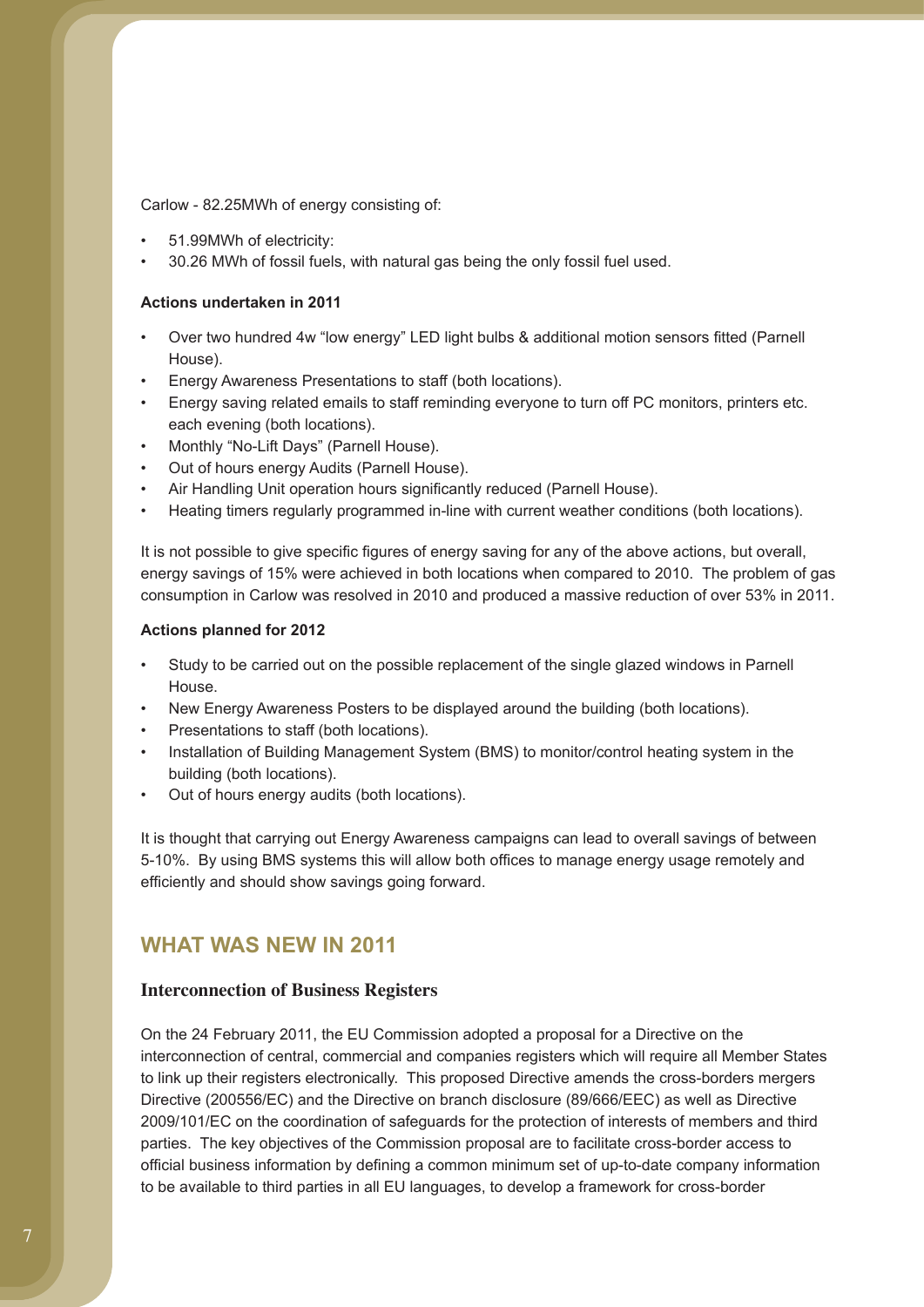cooperation between business registers and to ensure that business registers provide up-to-date information on the status of companies on their register to the business registers of the companies' foreign branches all across Europe. This legislative procedure to agree this Directive will be Codecision between the Council and Parliament.

### **Unregistered Auditors**

Acting as an auditor while not qualified to do so is an offence under the Companies Acts, prosecutable by the ODCE. In April 2011, CRO put in place a system designed to deter presenters from (a) filing an auditor's report signed by an un-registered auditor or (b) filing an auditor's report fraudulently signed with the name of a registered auditor. The system requires the presenter of an annual return with audited accounts to include the Auditor's Registration Number (ARN) on the B1 (annual return) form. An e-mail is then sent by the CRO to the owner of that ARN that their ARN has been used on the B1 form of a particular company.

### During 2011, CRO staff

- actively implemented the new ARN system.
- liaised with presenters, companies and auditors in dealing with individual cases,
- worked to safeguard the integrity of the Register by ensuring, to the maximum extent possible, that annual returns with auditor reports signed by unregistered auditors were replaced by auditor reports signed by properly registered auditors,
- reported all unregistered auditor cases to the ODCE and assisted the ODCE in their role as prosecutor in such cases,
- regularly reported to management and accountancy representative bodies in relation to numbers of unregistered auditors detected and follow up action being taken.

### **Companies Bill**

Minister for Jobs, Enterprise and Innovation, Mr. Richard Bruton TD, launched the Draft Companies Bill in May 2011. The proposed changes will revolutionise Irish company law and provide a state of the art company law code to users. The Companies Bill will consolidate the existing Irish Company Legislation dating from 1963 and introduce several company law reforms. The Bill is based on the General Scheme of Companies Consolidation and Reform Bill, which was prepared by the Company Law Review Group (CLRG).

The publication of this first of two volumes, which is divided into 15 Parts and focuses solely on the *private company limited by shares* - reflecting the CLRG's first recommendation in its First Report (31 December 2001), that *"The private company limited by shares... should be the primary focus of simplification"* - is a very significant step. The CRO has spoken in 2011 at a number of company law events regarding the anticipated implementation plans at the CRO in relation to relevant aspects of the Bill and will continue this work in 2012.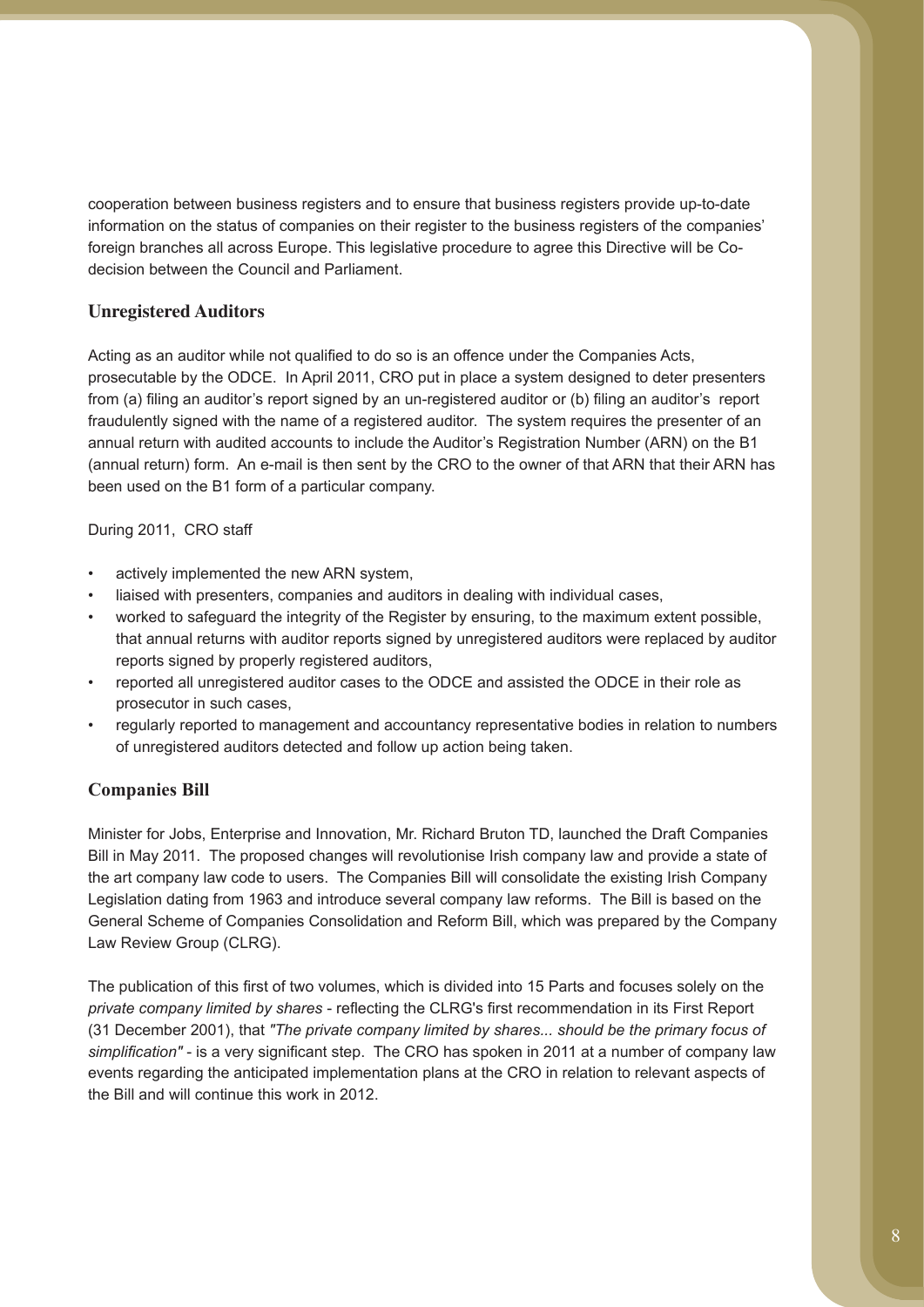#### **Multi-Unit Developments Act, 2011**

The Multi-Unit Developments Act 2011 (MUDs Act') commenced in its entirety on April 1st 2011. Pursuant to section 30 of the MUDs Act, Form H1-OMC may now be utilised to apply to CRO to restore an Owners' Management Company operation as such, which has been dissolved within the last six years where the common areas or a part thereof of the multi-unit development in respect of which the company was incorporated was vested in the company immediately prior to the date of the company's dissolution.

An Owners' Management Company is defined in Section 1 of the Multi-Unit Developments Act 2011.

### **Main decentralisation to Carlow**

In November 2011 the Government announced that the main decentralisation to Carlow is to be reviewed and a decision is expected in early 2012.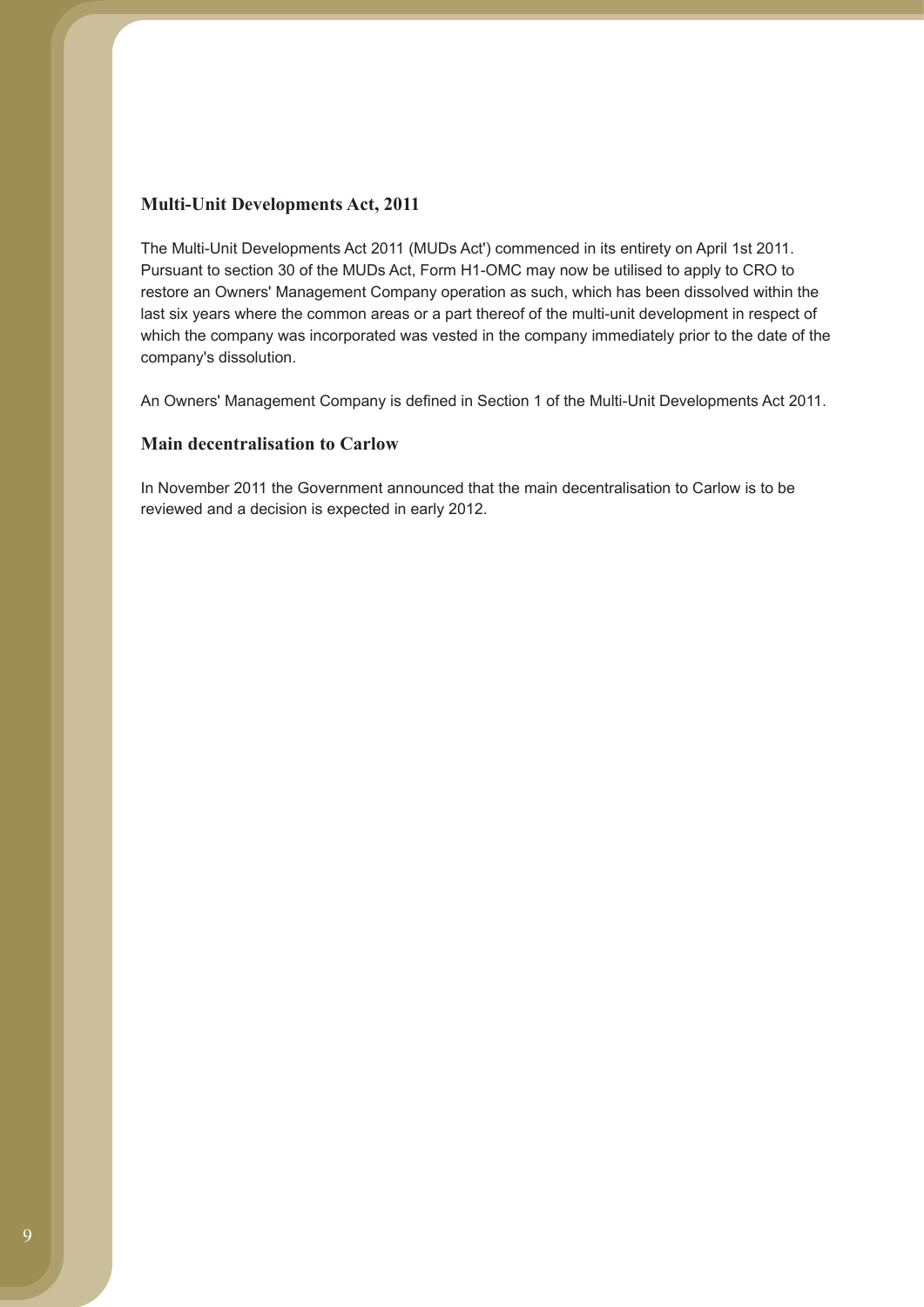# APPENDIX 1 DETAILED STATISTICS

## Make up of Register and Activity on the Register

Make up of register of companies at end 2011

|                        | 2010    | $\%$  | 2011    | $\%$  |
|------------------------|---------|-------|---------|-------|
| <b>Private Limited</b> | 160,349 | 86.40 | 159,536 | 86.15 |
| <b>Public Limited</b>  | 1,717   | 0.92  | 1,799   | 0.97  |
| Unlimited              | 3,927   | 2.12  | 4,126   | 2.23  |
| Guarantee              | 15,649  | 8.43  | 15,643  | 8.45  |
| External               | 3,945   | 2.13  | 4,053   | 2.19  |
| <b>EEIG</b>            | 21      |       | 24      | -     |
| Total                  | 185,608 |       | 185,181 |       |

*Note : this table excludes companies in the course of liquidation*

Activity on the register of companies in 2011

|                                                     | 2010     | 2011   | $% +/-$  |
|-----------------------------------------------------|----------|--------|----------|
| Total New Companies Registered                      | 14,013   | 14,615 | $+4.3$   |
| of which                                            |          |        |          |
| Private limited                                     | 13,054   | 13,621 | $+4.34$  |
| <b>Public Limited</b>                               | 164      | 170    | $+3.66$  |
| Unlimited                                           | 220      | 293    | $+33.18$ |
| Guarantee                                           | 575      | 531    | $-7.66$  |
| Restorations                                        |          |        |          |
| By Companies within one year of strike off          | 498      | 608    | $+22.08$ |
| By the High Court or Circuit Court                  | 161      | 131    | $-18.02$ |
| Companies Dissolved                                 | 13,399   | 15,023 |          |
| Net Change                                          | $+1,273$ | $+331$ |          |
| Total number of new companies incorporated in 2011: |          |        | 14,615   |

| Total number of companies dissolved during 2011:            | 15.023 |
|-------------------------------------------------------------|--------|
| Total number of companies restored to the register in 2011: | 739    |
| Number of single member companies on register:              | 46.429 |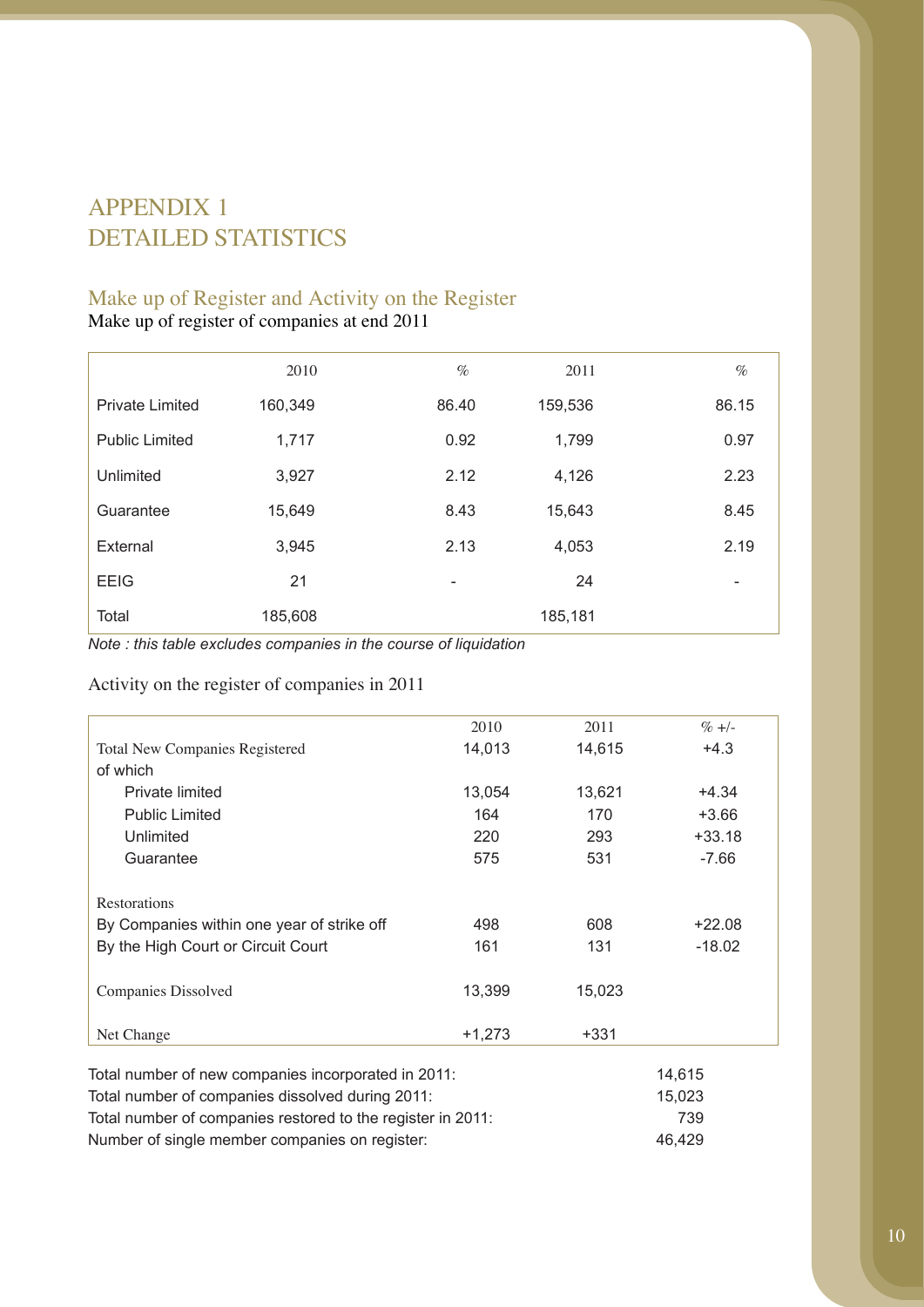

# Restoration of Companies to the Register

Section 311(8) and section 311A of the Companies Act, 1963, and section 12B.(3) and section 12C of the Companies (Amendment) Act, 1982 provide for the restoration of a dissolved company to the Register of companies. A company may be restored to the Register by application to the:

- High Court before twenty years have elapsed from the date of dissolution;
- Circuit Court before twenty years have elapsed from the date of dissolution, where the applicant is a creditor;
- Registrar of Companies before twelve months have elapsed from the date of dissolution, where the application is made by or on behalf of the company.

| Year | Companies Restored to the Register | Companies on the Register | $\%$ |
|------|------------------------------------|---------------------------|------|
| 2007 | 805                                | 180,891                   | 0.4  |
| 2008 | 834                                | 184,306                   | 0.5  |
| 2009 | 975                                | 185,052                   | 0.5  |
| 2010 | 659                                | 185,608                   | 0.35 |
| 2011 | 739                                | 185,181                   | 0.4  |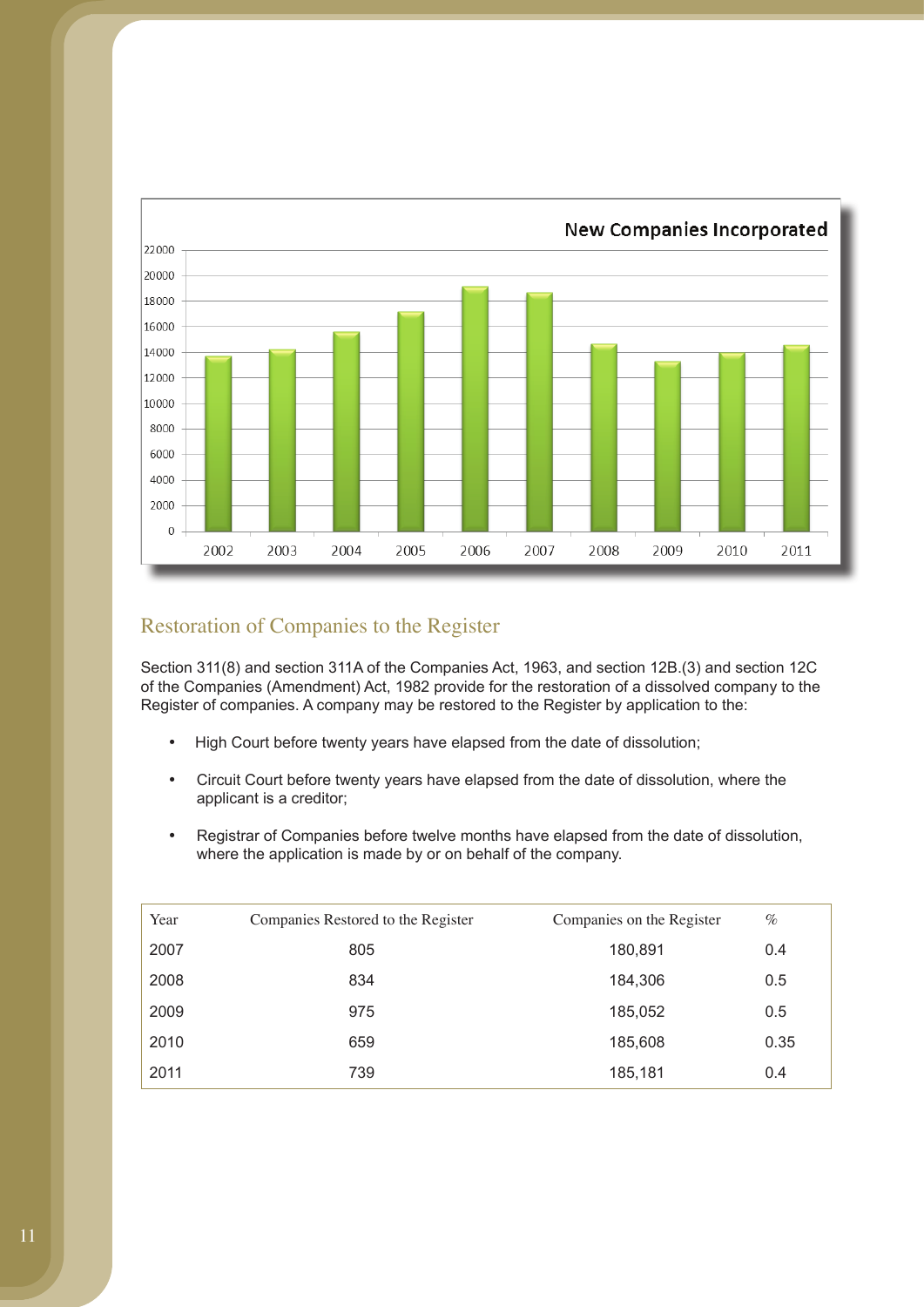# External Register

Companies on external register at 31 December 2011:

|                            | 2010  | 2011  |
|----------------------------|-------|-------|
| Branches (EU)              | 1,472 | 1,512 |
| Branches (Non-EU)          | 352   | 363   |
| Place of business          | 2,121 | 2,178 |
| Total on external register | 3,945 | 4,053 |



# Changes of Company Name

During 2011 a total of 1,905 company changes of name were approved. This figure includes companies which were directed to change name under Section 23 (2) of the Companies Act 1963. In 2010 there were 1,832 changes in company name and 1,926 in 2009.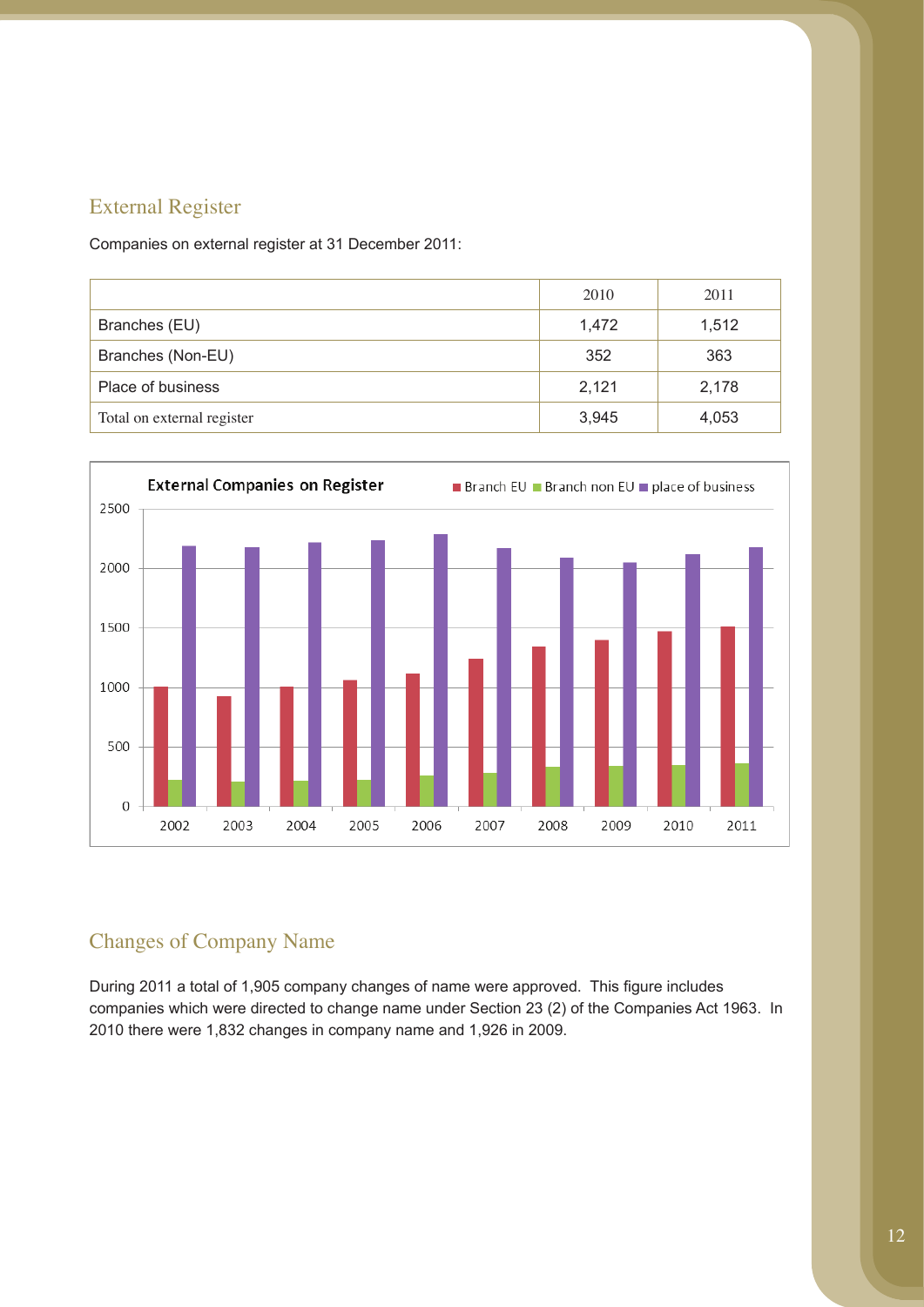# Cross Border Mergers

3 companies were acquired using the Cross Border Merger legislation in 2011 while another 6 were absorbed. A further company acquisition has been applied for but not yet completed and 17 further absorptions were planned in 2011. 15 companies have been acquired under the legislation to date. 17 absorptions have been completed to date.

| Year | Completed<br>Acquisitions | Completed<br>Absorptions |
|------|---------------------------|--------------------------|
| 2008 |                           |                          |
| 2009 |                           |                          |
| 2010 |                           |                          |
| 2011 |                           |                          |

## Societas Europaea

1 Societas Europaea was registered in 2011 having converted from a public limited company already on the register.

| Year | IN | <b>OUT</b> |
|------|----|------------|
| 2008 |    |            |
| 2009 |    |            |
| 2010 |    |            |
| 2011 |    |            |

## Investment Fund Migration

Sixteen companies were registered in the State by way of continuation following inward migration under section 256F Companies Act 1990 as inserted by Section 3(j) of the Companies (Miscellaneous Provisions) Act 2009 in 2011.

| Year | <b>Inward Migration</b> |
|------|-------------------------|
| 2010 |                         |
| 2011 | 16                      |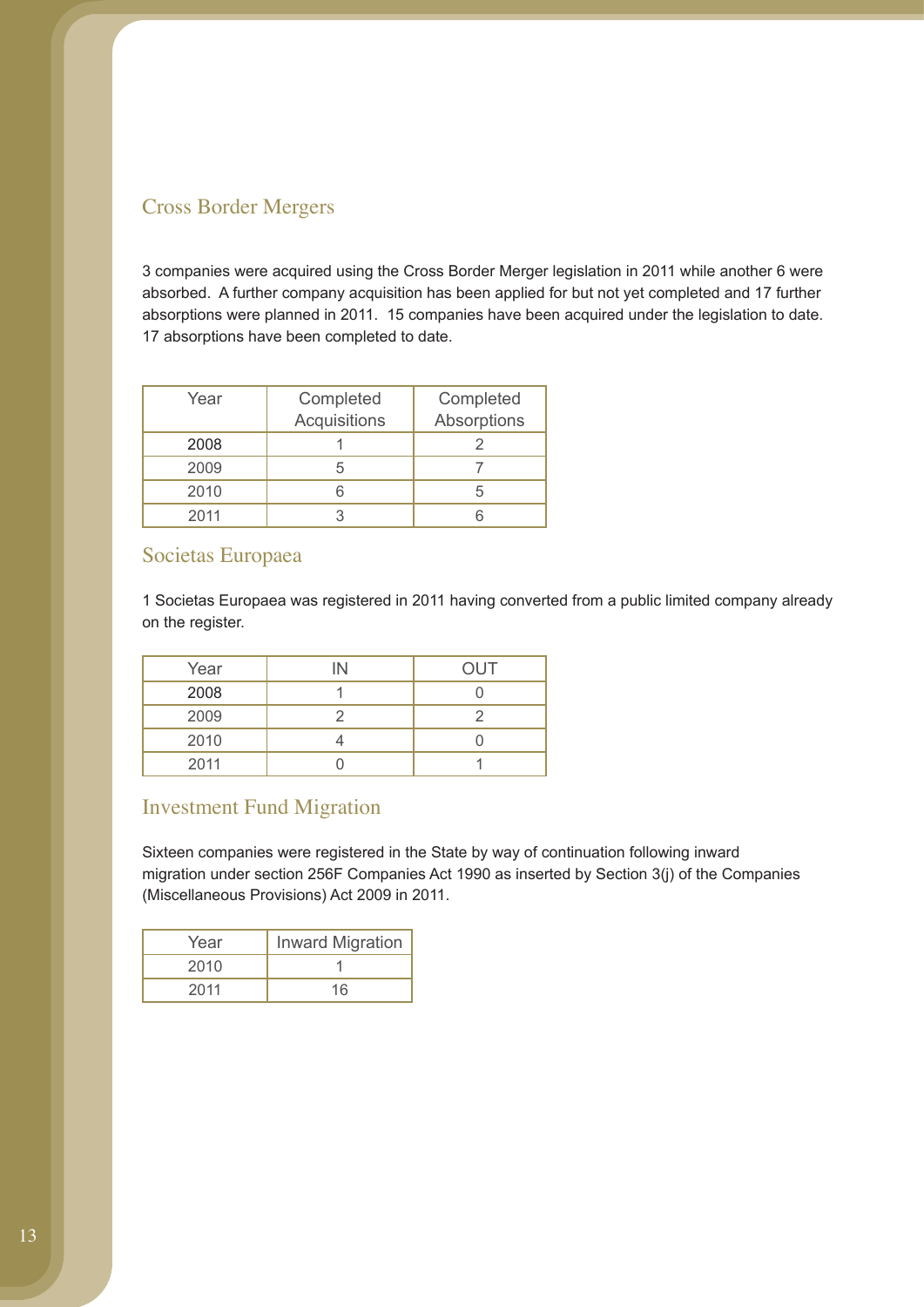## Permission To Omit "Limited"

In 2011 the following associations/companies were granted permission to omit "Limited" from their names:

ACTIVE CITIZEN ARABELLA COUNSELLING ASNI ARTISTS STUDIO NETWORK IRELAND ASSOCIATION OF CHIEF EXECUTIVES OF STATE AGENCIES ATHLETIC REHABILITATION THERAPY IRELAND ATLANTIC AID BIORRA LE GAEILGE CLONMACNOIS FAITH HERITAGE TRUST COMPASSION IRELAND CHRISTIAN CHILD DEVELOPMENT CORK CANCER RESEARCH CENTRE CSH CHILDCARE SERVICES DROGHEDA SPECIAL OLYMPICS CLUB ECCE & PLAY EARLY CHILDHOOD IRELAND EUROPEAN BUSINESS ETHICS NETWORK IRELAND FID-FIGHTING INFECTIOUS DISEASES-THE GAMBIA G.I.V.F. FOUNDATION GALWAY CAT RESCUE GOING BROWN IRISH ACADEMY OF BIO MEDICAL SCIENCES IRISH ASSOCIATION FOR EMERGENCY MEDICINE IRISH AUTISM ACTION IRISH CLAIMS CONSULTANTS ASSOCIATION LOUTH COMMUNITY DRUG AND ALCOHOL TEAM MENTAL HEALTH REFORM MERCY CENTRE BANGKOK MERCY INTERNATIONAL ASSOCIATION MISSIONARY SISTERS OF ST COLUMBAN (INTERNATIONAL) MISSIONARY SISTERS OF ST COLUMBAN (IRELAND) NON-RESIDENT NEPALI ASSOCIATION (NRN) NRH FOUNDATION OPERATION CHILDLIFE PLURABELLE PADDLERS SMURFIT KAPPA GROUP FOUNDATION ST. MARKS CHURCH ST. VINCENT'S HOSPITAL FAIRVIEW STAND UP FOR CHILDREN THE ACRE PROJECT THE BRITISH IRISH CHAMBER OF COMMERCE THE CHILDREN'S FUND FOR HEALTH THE CHRISTOPHER INN INTERNATIONAL THE CHURCH ON MAIN STREET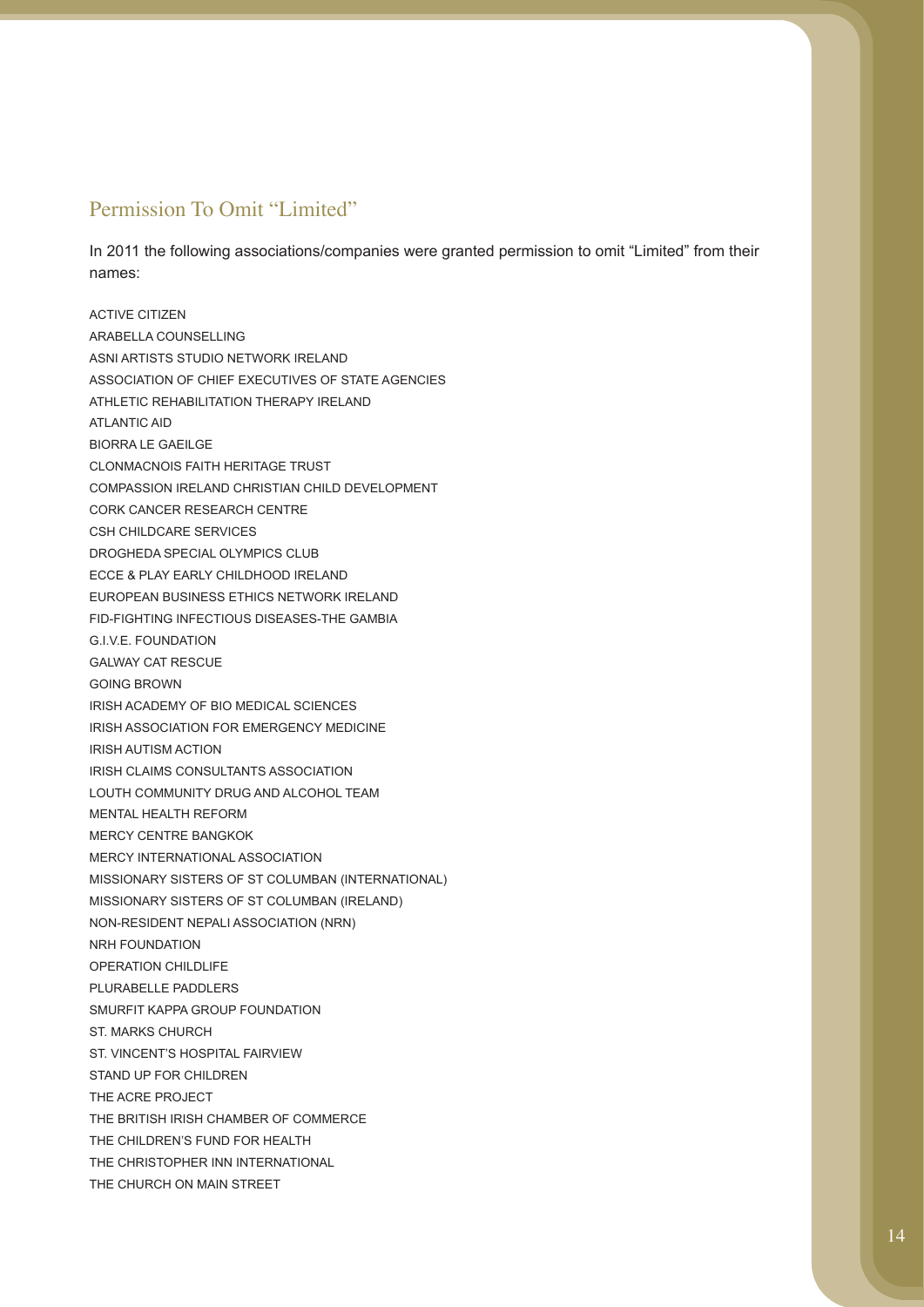#### *Permission to omit Limited continued*

THE CONGRESS ECONOMIC RESEARCH UNIT THE CUISLE HEART TRUST THE CULINARY ABILITY AWARDS THE IRISH CONCRETE SOCIETY THE IRISH EDUCATION & TRAINING FOUNDATION (IETF) THE IRISH SOCIETY OF SURGICAL PATHOLOGISTS THE KILKENNY AGE FRIENDLY COUNTY PROGRAMME THE REDEEMED CHRISTIAN CHURCH OF GOD (JOSEPH'S PALACE DUBLIN) THE REDEEMED CHRISTIAN CHURCH OF GOD MERCY OF GOD TABERNACLE PARISH KILLORGLIN THE WORD INTERNATIONAL MINISTRY WOODLANDS OF IRELAND PROJECT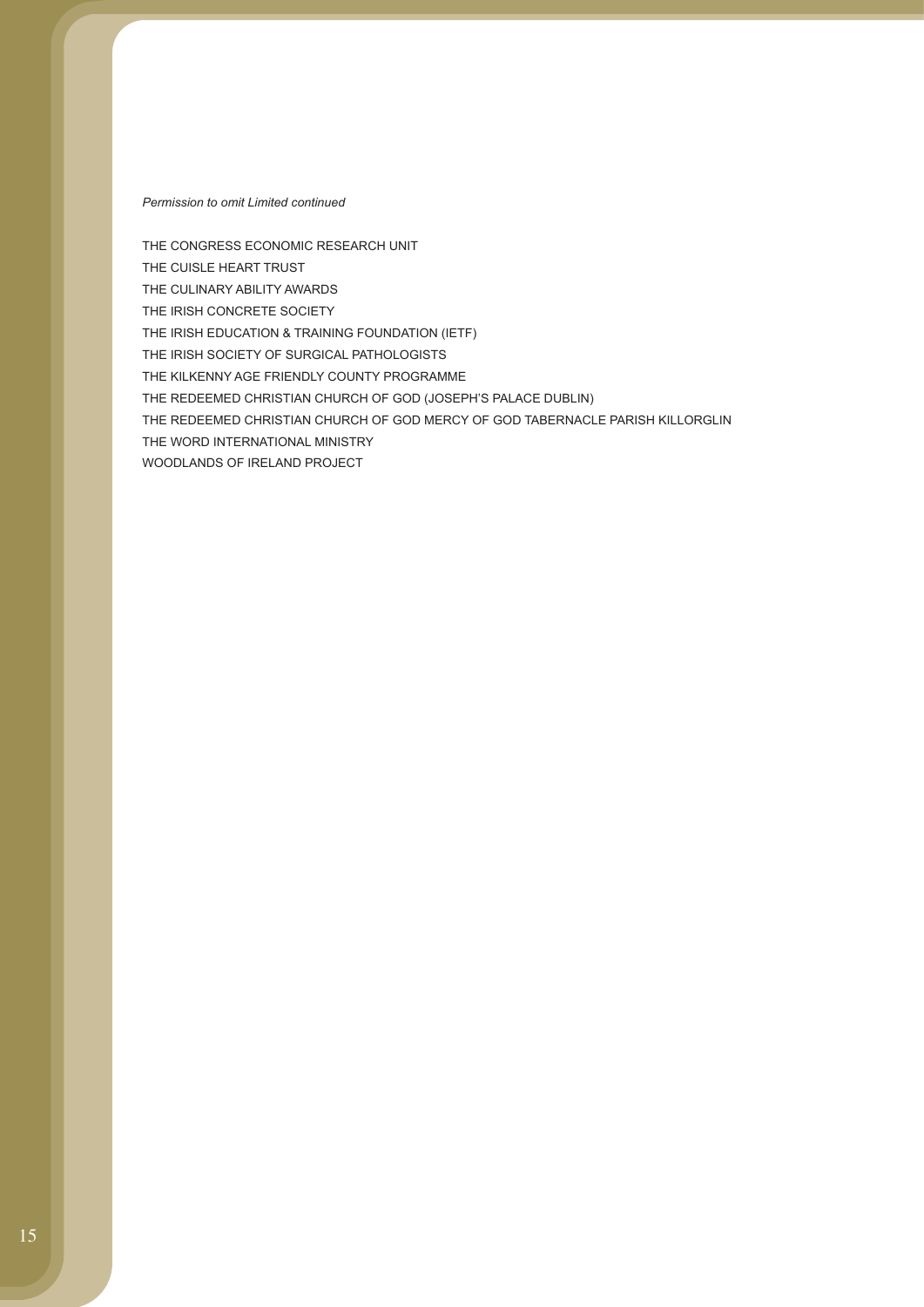# Enforcement Activities for 2011

## Strike Off Process

| Companies dissolved (struck off for failure to file returns)                              | 7,938 |
|-------------------------------------------------------------------------------------------|-------|
| Companies dissolved under Section 882 of Consolidated Finance Acts (Revenue<br>Strikeoff) | 0     |
| Companies dissolved (voluntary strike off)                                                | 5.653 |

# Company Prosecutions

| Number of companies prosecuted | 179     |
|--------------------------------|---------|
| Number of companies convicted  | 80      |
| Total amount of fines imposed  | €44,000 |
| Average fine imposed           | €550    |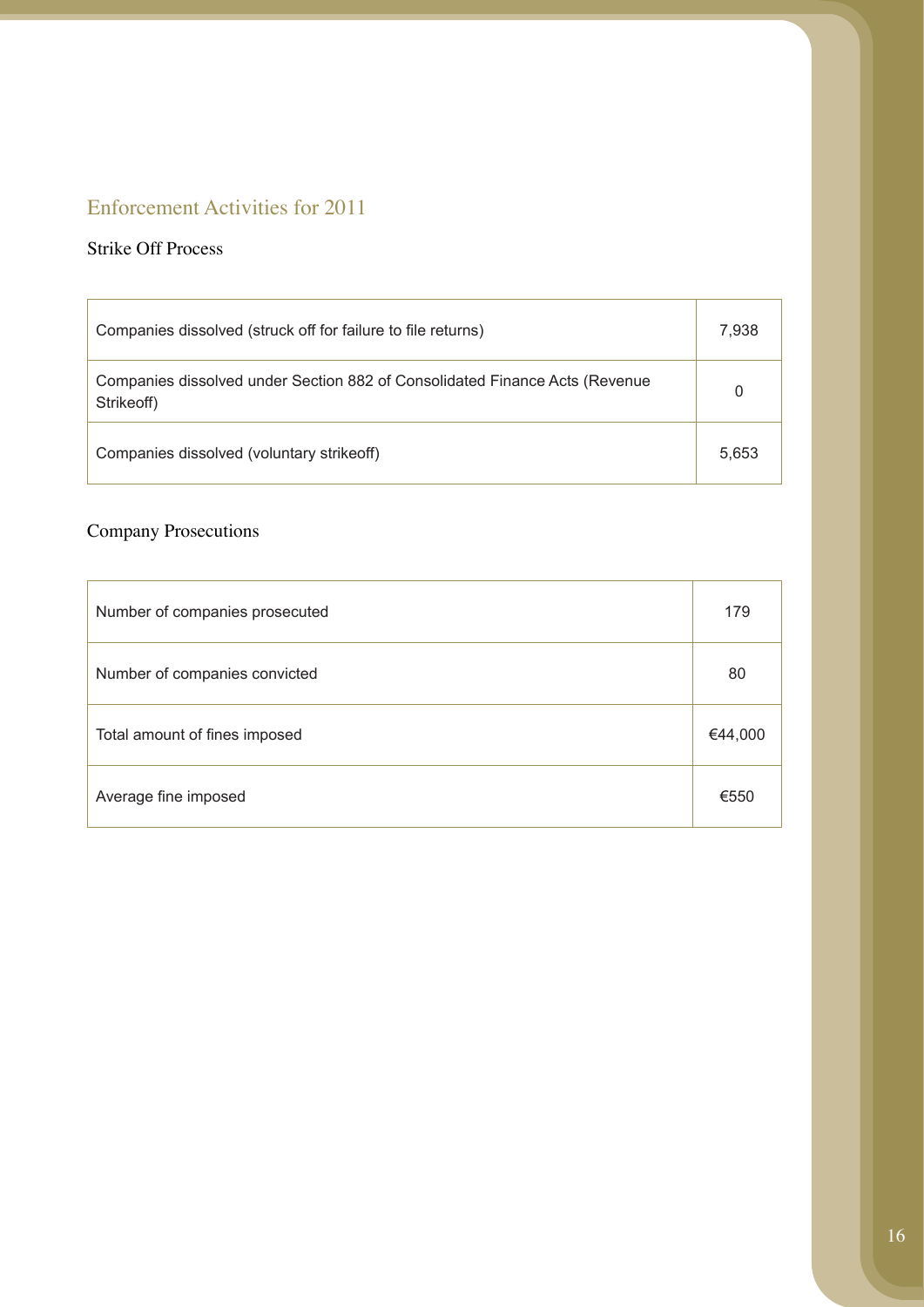# Solvency

## Examinership notifications received

|                                                               | 2009 | 2010 | 2011 |
|---------------------------------------------------------------|------|------|------|
| Application to the court for the appointment of an examiner : | 113  | 41   | 50   |
| Court order appointing an examiner :                          | 84   | 28   | 31   |
| Court order appointing interim examiner :                     | 62   | 25   | 27   |
| Court order confirming scheme of arrangements :               | 31   | 14   | 10   |
| Court order amending scheme of arrangements :                 | 1    | 1    | 1    |
| Court order ceasing protection from the court:                | 6    | 9    | 4    |
| Examinerships in force at year end :                          | 25   | 9    | 21   |

## Examinership

31 companies went into examinership in 2011. By year end, 8 had returned to normal status, one had entered court liquidation and one company had entered receivership and 21 companies were in examinership at the end of 2011.

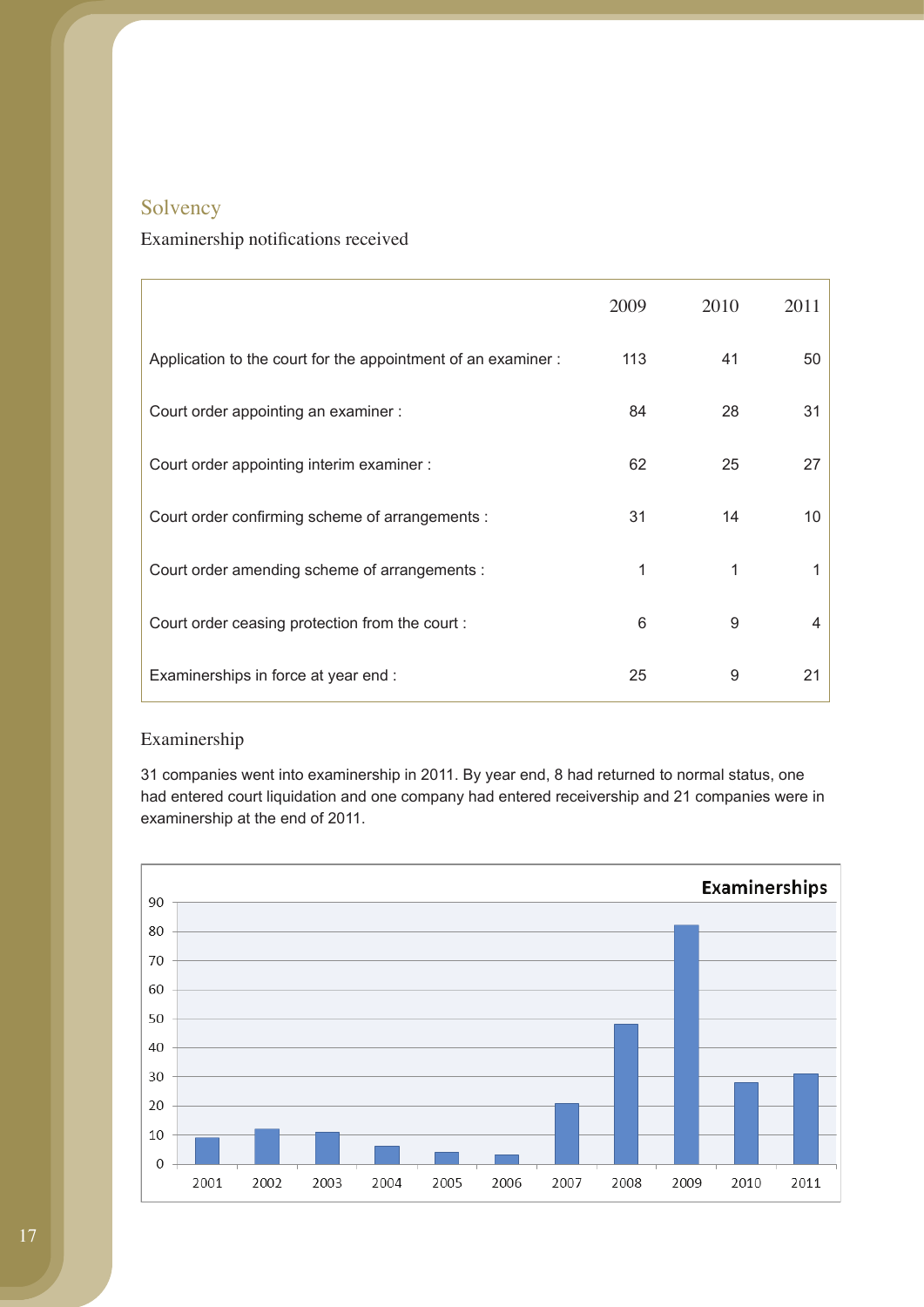# Receiverships

|                                                              | 2010 | 2011  |
|--------------------------------------------------------------|------|-------|
| Number of companies in receivership at year end              | 732  | 1,146 |
| Number of companies which went into receivership during year | 388  | 533   |



# Liquidations by type notified to CRO

|                            | 2010  | 2011  |
|----------------------------|-------|-------|
| Members Voluntary          | 899   | 1,054 |
| <b>Creditors Voluntary</b> | 1,258 | 1,311 |
| <b>Court Liquidations</b>  | 128   | 99    |
| Total                      | 2,285 | 2,464 |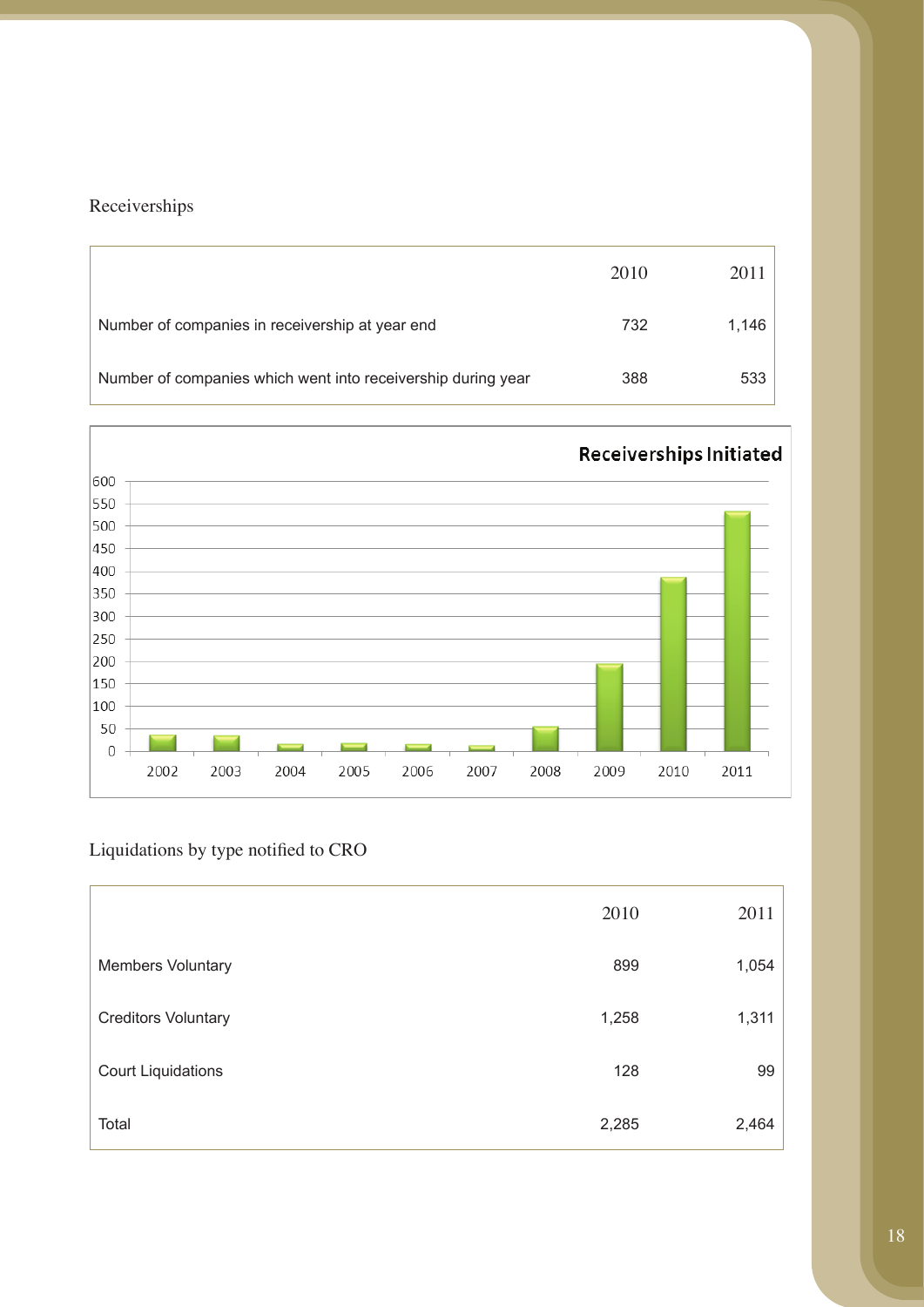

# **Court Liquidations Initiated**



## Companies in liquidation

| Year | Number in course of liquidation |
|------|---------------------------------|
| 2008 | 4,568                           |
| 2009 | 5,661                           |
| 2010 | 6,287                           |
| 2011 | 6,680                           |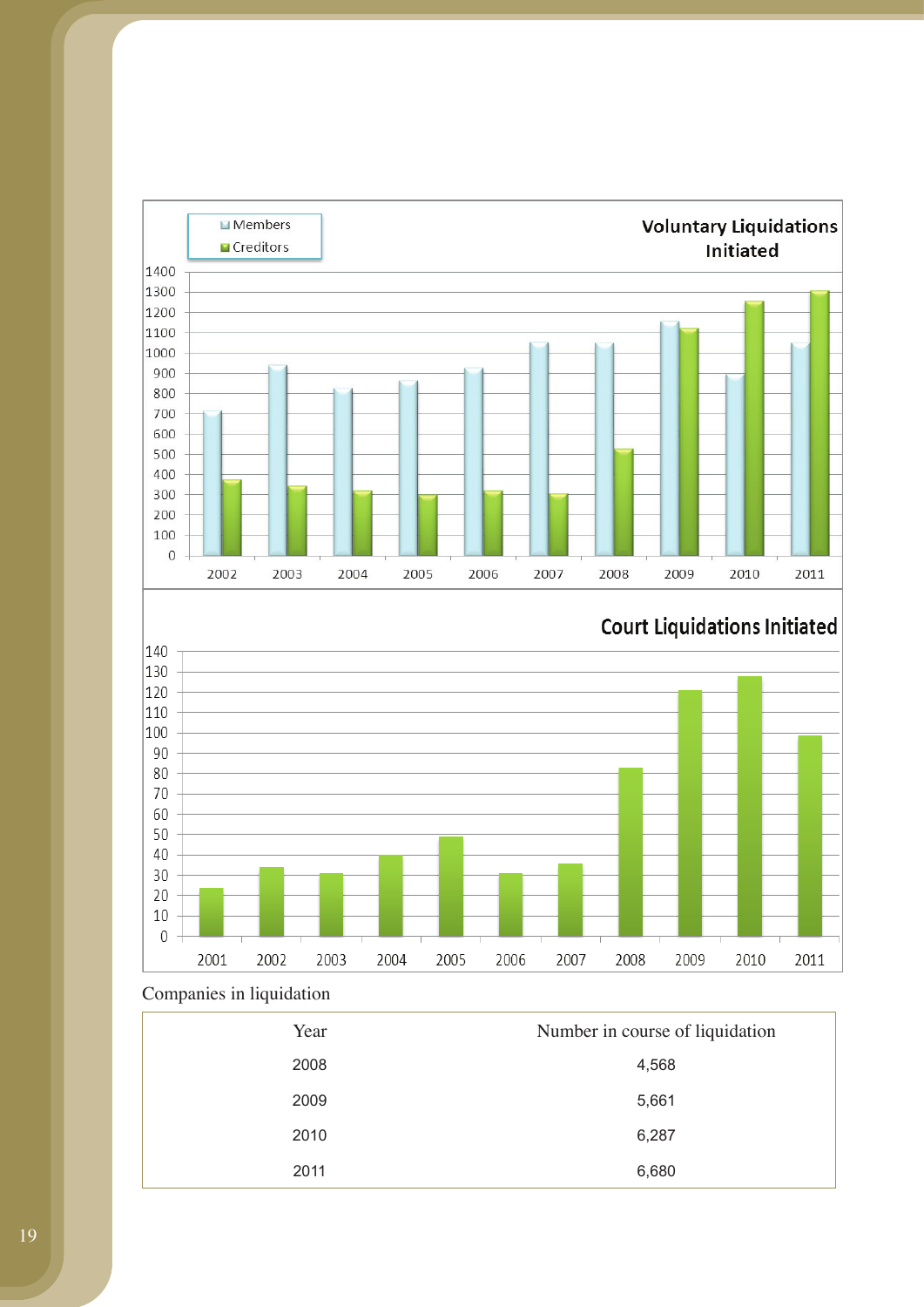# Notifications That Proper Books Were Not Kept

In accordance with the provisions of section 194 of the Companies Act 1990, the Registrar received notices in respect of the following companies during 2011:

| Company Name                                    | Company Number |
|-------------------------------------------------|----------------|
| ALL FLAGS LIMITED                               | 461804         |
| <b>BALLYRYE LIMITED</b>                         | 98369          |
| <b>DUBLIN IRONCRAFT LIMITED</b>                 | 173744         |
| <b>G &amp; P MC CAULEY LIMITED</b>              | 381232         |
| GREENHILLS METAL FABRICATION LIMITED            | 83002          |
| <b>IRISH FIREPLACES LIMITED</b>                 | 16360          |
| LAMIUS CONTRACTING LIMITED                      | 407277         |
| LEINSTER IMPORTING CO., LIMITED                 | 10581          |
| LINTOWN HALL MANAGEMENT COMPANY PHASE 1 LIMITED | 345985         |
| MICHAEL WALSH & SON LIMITED                     | 31084          |
| ODESSA CLUB AND RESTAURANT LIMITED              | 402542         |
| POWER AND CHEMICAL PLANT LIMITED                | 25144          |
| RAVEN TRANSPORT LIMITED                         | 102770         |
| UKASE SYSTEMS LIMITED                           | 339095         |
| YUMMY RESTAURANT LIMITED                        | 438976         |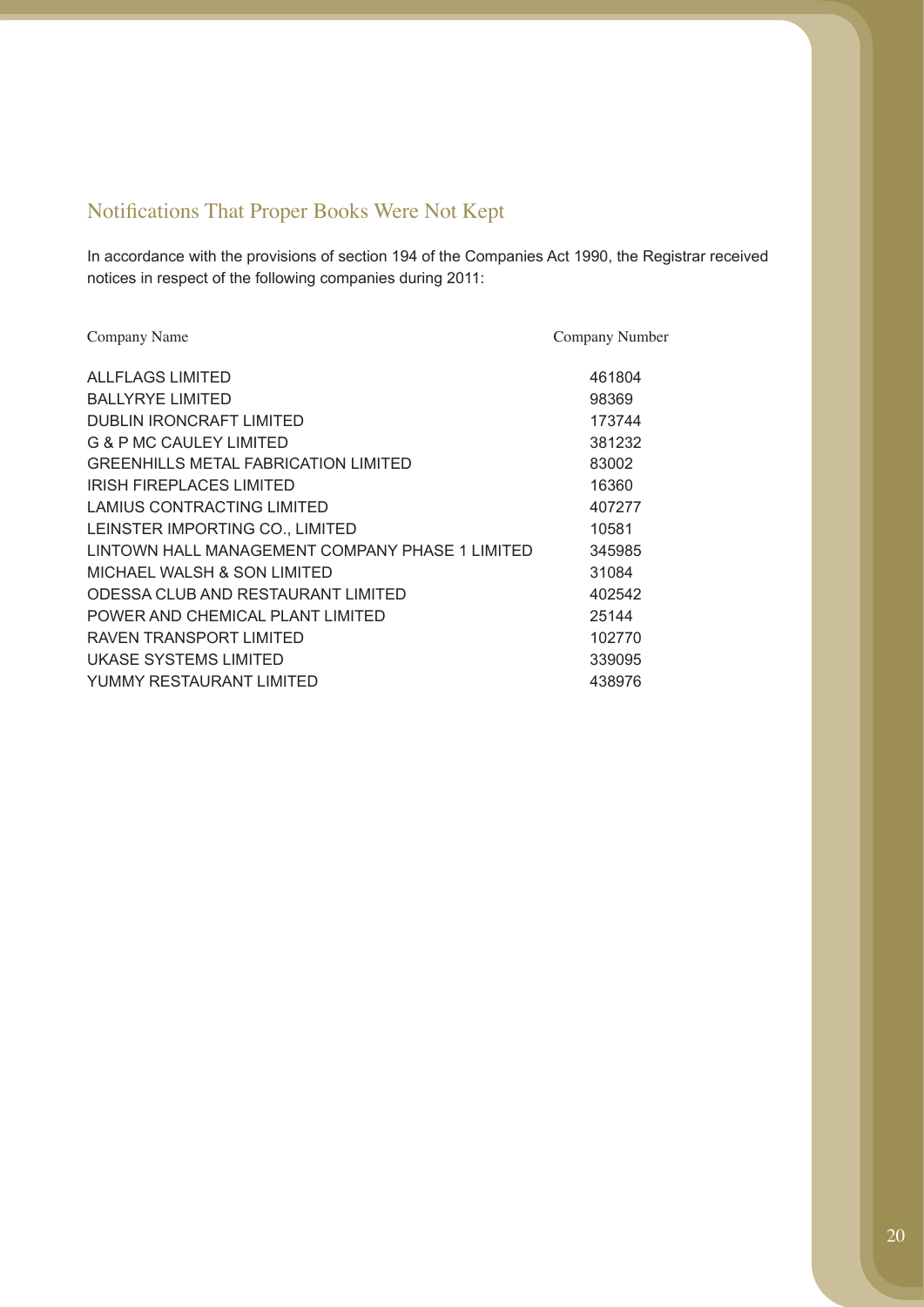## Registration of Prospectuses

#### Prospectuses

The Investment Funds, Companies and miscellaneous provisions Act 2005 and SI 324 /2005 which gave effect to the Prospectus Directive 2003/71/EC were enacted in June 2005. All prospectuses over €2,500,000 require prior approval by the Central Bank. Only those relating to Irish registered companies may then be presented to the CRO for registration.

**Local offers** defined as such by being less than €2,500,000 whether for Irish or foreign registered companies should be presented to the CRO for registration.

Domestic Prospectuses over €2,500,000

115 companies registered in the state submitted prospectuses during the year. Prospectuses were registered by the following companies:

ABSALON CREDIT FUND PUBLIC LIMITED COMPANY ACCENTURE PUBLIC LIMITED COMPANY AIB MORTGAGE BANK AMETHYST STRUCTURED FINANCE PUBLIC LIMITED COMPANY AMINEX PUBLIC LIMITED COMPANY ARCADE FINANCE PUBLIC LIMITED COMPANY ARGON CAPITAL PUBLIC LIMITED COMPANY ATLAS VI CAPITAL LIMITED BANESTO FINANCIAL PRODUCTS PUBLIC LIMITED COMPANY BANK OF IRELAND MORTGAGE BANK BEECHWOOD STRUCTURED FINANCE PUBLIC LIMITED COMPANY BGE FINANCE PUBLIC LIMITED COMPANY BILKREDITT 1 LIMITED BILKREDITT 2 LIMITED BROOKFIELDS CAPITAL PUBLIC LIMITED COMPANY BSPB FINANCE PUBLIC LIMITED COMPANY CARADOR INCOME FUND PUBLIC LIMITED COMPANY CAVENDISH OPPORTUNITY INVESTMENTS LIMITED CBOM FINANCE PUBLIC LIMITED COMPANY CLOVERIE PUBLIC LIMITED COMPANY CORIOLANUS LIMITED CORSAIR FINANCE (IRELAND) LIMITED CORTEX FINANCE PUBLIC LIMITED COMPANY CREDIT-LINKED ENHANCED ASSET REPACKAGINGS (C.L.E.A.R.) PUBLIC LIMITED COMPANY CRH GROUP FUNDING LIMITED CROWN ASIA-PACIFIC PRIVATE EQUITY PUBLIC LIMITED COMPANY CROWN EUROPE MIDDLE MARKET II PUBLIC LIMITED COMPANY CROWN EUROPEAN PRIVATE EQUITY PUBLIC LIMITED COMPANY CROWN GLOBAL SECONDARIES II PUBLIC LIMITED COMPANY DAEJEON RIVERSIDE EXPRESSWAY FUNDING PUBLIC LIMITED COMPANY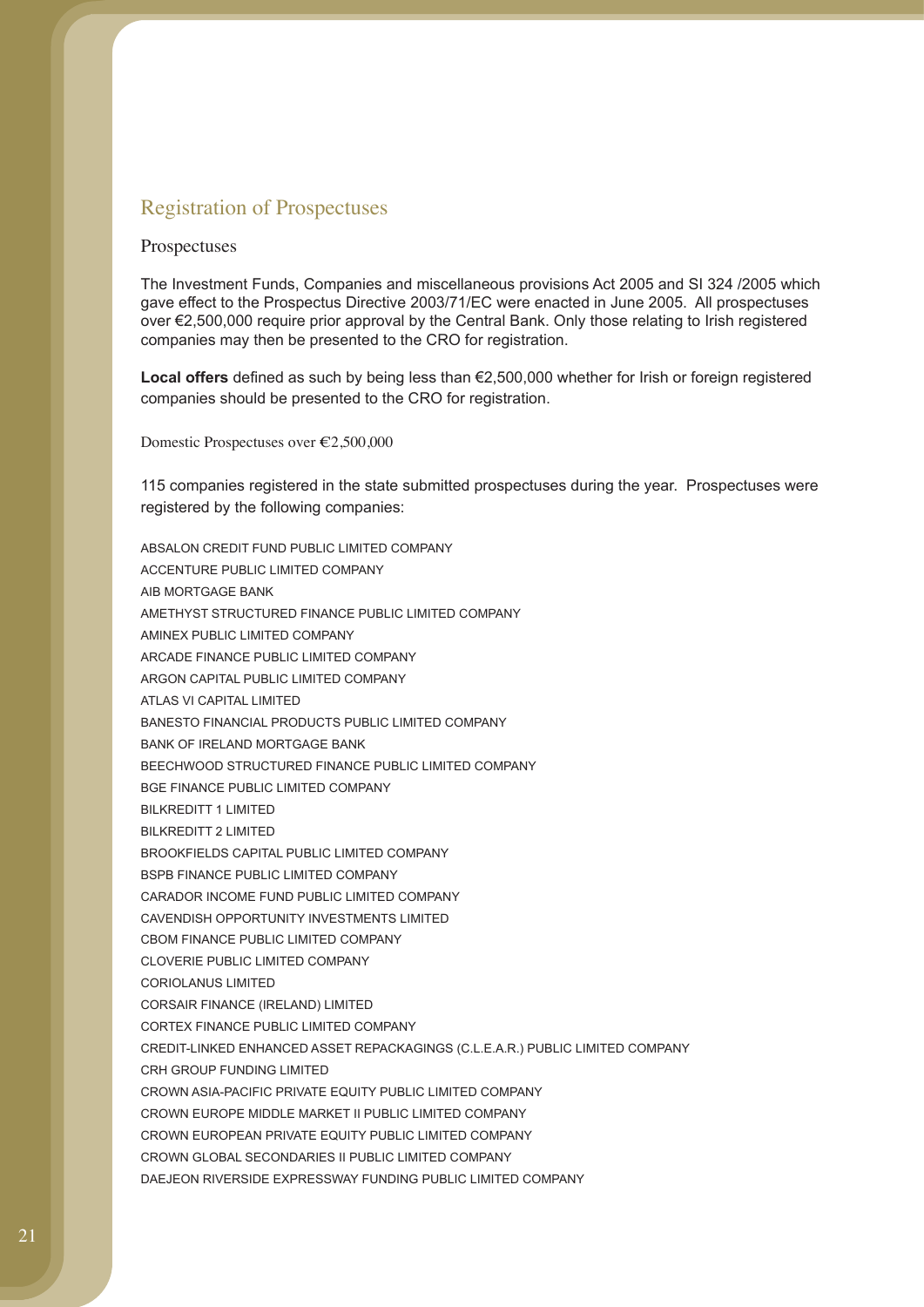Domestic contd

DALI CAPITAL PUBLIC LIMITED COMPANY DECO 2011-CSPK LIMITED DEPFA ACS BANK EBS MORTGAGE FINANCE EGC FINANCE LIMITED EIRLES THREE LIMITED EIRLES TWO LIMITED EM FALCON LIMITED EMERALD CAPITAL LIMITED EPERON FINANCE PUBLIC LIMITED COMPANY ESB FINANCE LIMITED ESPACCIO SECURITIES PUBLIC LIMITED COMPANY ESPIRITO SANTO INVESTMENT PUBLIC LIMITED COMPANY FGA CAPITAL IRELAND PUBLIC LIMITED COMPANY GLACIER SECURITIES LIMITED GPB EUROBOND FINANCE PUBLIC LIMITED COMPANY GREEN FIELDS CAPITAL LIMITED GREENCORE GROUP PUBLIC LIMITED COMPANY GREENSTREET STRUCTURED FINANCIAL PRODUCTS PUBLIC LIMITED COMPANY IBERDROLA FINANCE IRELAND LIMITED IBRC MORTGAGE BANK IRIDIUM CAPITAL PUBLIC LIMITED COMPANY IRIS II SPV LIMITED IRIS SPV PUBLIC LIMITED COMPANY ISHARES PHYSICAL METALS PUBLIC LIMITED COMPANY LIBRETTO CAPITAL PUBLIC LIMITED COMPANY LUNAR FUNDING V PUBLIC LIMITED COMPANY MAGNOLIA FINANCE I PUBLIC LIMITED COMPANY MAGNOLIA FINANCE II PUBLIC LIMITED COMPANY MAGNOLIA FINANCE III LIMITED MAGNOLIA FINANCE IV PUBLIC LIMITED COMPANY MAGNOLIA FINANCE V PUBLIC LIMITED COMPANY MAGNOLIA FINANCE VI PUBLIC LIMITED COMPANY MAGNOLIA FINANCE VII PUBLIC LIMITED COMPANY MBA COMMUNITY LOANS PUBLIC LIMITED COMPANY MESPIL 1 RMBS LIMITED NATINIUM FINANCIAL PRODUCTS PUBLIC LIMITED COMPANY NIMROD CAPITAL PUBLIC LIMITED COMPANY NOVATEK FINANCE LIMITED NOVUS CAPITAL PUBLIC LIMITED COMPANY OLIMPO CLO 2010-1 LIMITED OPAL FINANCIAL PRODUCTS PUBLIC LIMITED COMPANY P & H NORTON LIMITED PREMIUM GREEN PUBLIC LIMITED COMPANY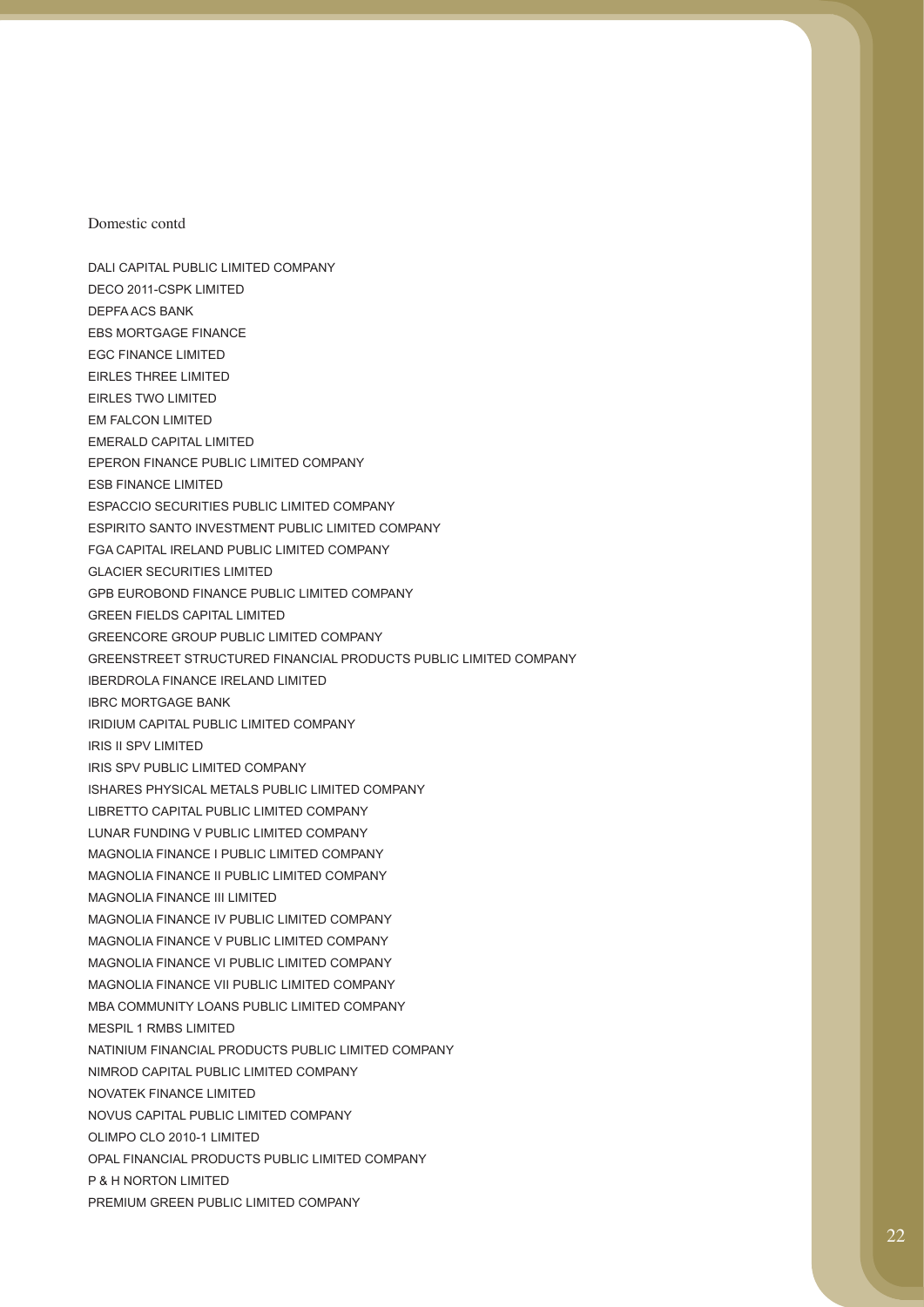#### Domestic contd

PREMIUM PLUS PUBLIC LIMITED COMPANY PROFILE FINANCE PUBLIC LIMITED COMPANY PYLON II CAPITAL LIMITED RECOLTE SECURITIES PUBLIC LIMITED COMPANY RZD CAPITAL LIMITED SECURED MULTI ASSET REPACKAGING TRUST PUBLIC LIMITED COMPANY SHAMROCK CAPITAL PUBLIC LIMITED COMPANY SIGNUM FINANCE 1 PUBLIC LIMITED COMPANY SIGNUM FINANCE II PUBLIC LIMITED COMPANY SIGNUM FINANCE III PUBLIC LIMITED COMPANY SIGNUM FINANCE V PUBLIC LIMITED COMPANY SIGNUM FINANCE VI PUBLIC LIMITED COMPANY SILVERSTATE FINANCIAL INVESTMENTS PUBLIC LIMITED COMPANY SOURCE COMMODITY MARKETS PUBLIC LIMITED COMPANY SOURCE PHYSICAL MARKETS PUBLIC LIMITED COMPANY STARLING FINANCE PUBLIC LIMITED COMPANY STRATUS CAPITAL PUBLIC LIMITED COMPANY TCS FINANCE LIMITED TITANIUM CAPITAL PUBLIC LIMITED COMPANY TRANSALP 1 SECURITIES PUBLIC LIMITED COMPANY TRANSALP 2 SECURITIES PUBLIC LIMITED COMPANY TRANSALP 3 SECURITIES PUBLIC LIMITED COMPANY ULTEGRA FINANCE LIMITED VEB FINANCE PUBLIC LIMITED COMPANY VEB-LEASING INVEST LIMITED VESPUCCI STRUCTURED FINANCIAL PRODUCTS PUBLIC LIMITED COMPANY VIGADO CAPITAL PUBLIC LIMITED COMPANY VIP FINANCE IRELAND LIMITED VOYCE INVESTMENTS PUBLIC LIMITED COMPANY WATERFORD CAPITAL INVESTMENTS PUBLIC LIMITED COMPANY WAVES FINANCIAL INVESTMENTS PUBLIC LIMITED COMPANY WILLOW NO.2 (IRELAND) PUBLIC LIMITED COMPANY WINTON UCITS FUNDS PUBLIC LIMITED COMPANY XELO II PUBLIC LIMITED COMPANY XELO III PUBLIC LIMITED COMPANY XELO IV PUBLIC LIMITED COMPANY XELO PUBLIC LIMITED COMPANY XELO V PUBLIC LIMITED COMPANY XELO VI LIMITED XELO VII LIMITED XENON CAPITAL PUBLIC LIMITED COMPANY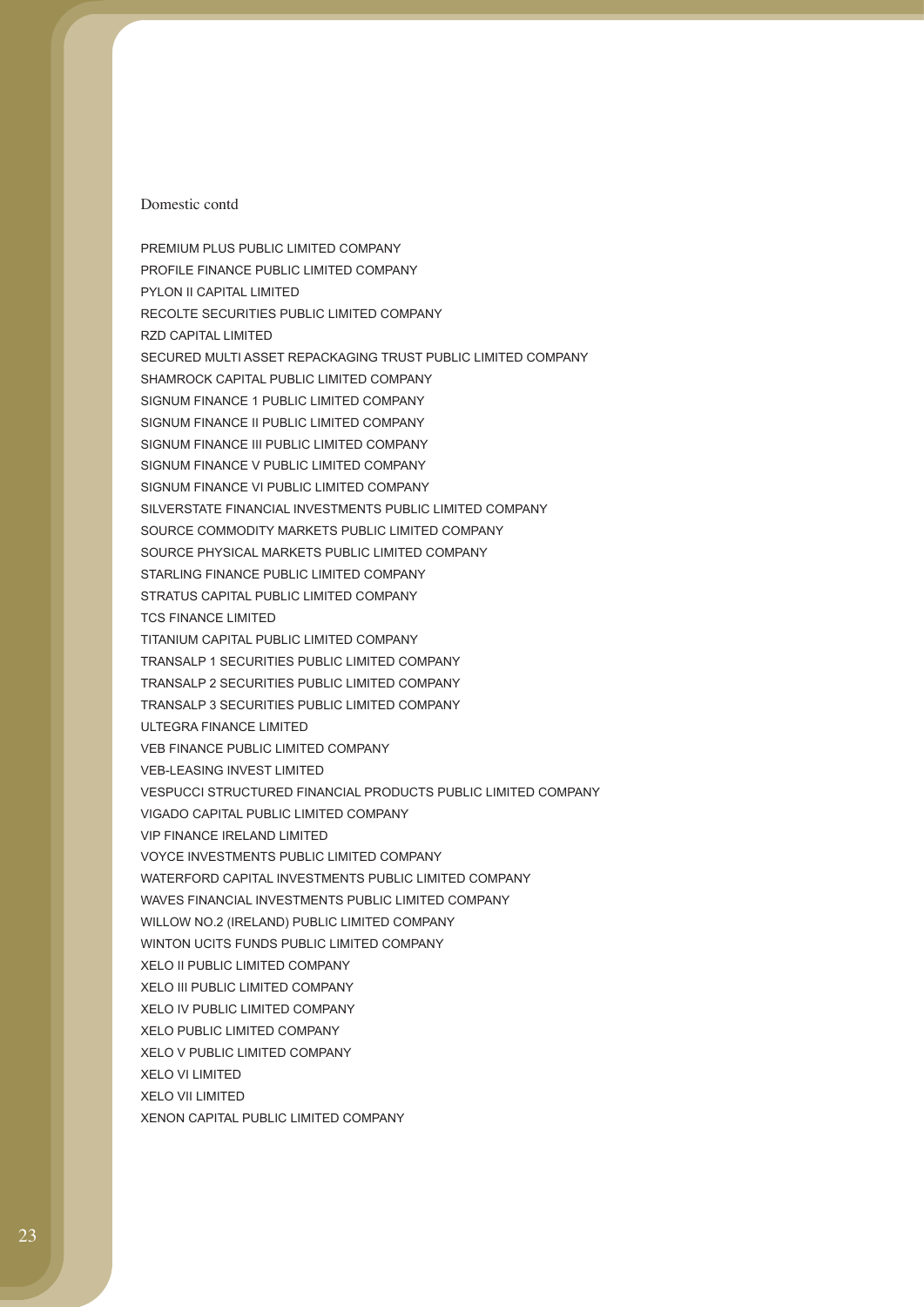### **Local Offerings – Domestic**

ACORN LIFE LIMITED AMGEN TECHNOLOGY (IRELAND) BNY MELLON INTERNATIONAL LIMITED BNY MELLON INVESTMENT SERVICING ( INTERNATIONAL ) LIMITED CANADA LIFE GROUP SERVICES LIMITED DPS ENGINEERING HOLDINGS LIMITED JANSSEN BIOLOGICS (IRELAND) JTI IRELAND LIMITED NORISH PUBLIC LIMITED COMPANY PRAMERICA SYSTEMS IRELAND LIMITED THE CONCENTRATE MANUFACTURING COMPANY OF IRELAND THE ELEVENTH FORESTRY GROWTH PLAN PUBLIC LIMITED COMPANY THE TWELFTH FORESTRY GROWTH PLAN PUBLIC LIMITED COMPANY

### **Local Offerings – Foreign**

KELLOGG LUX 1 S.AR.L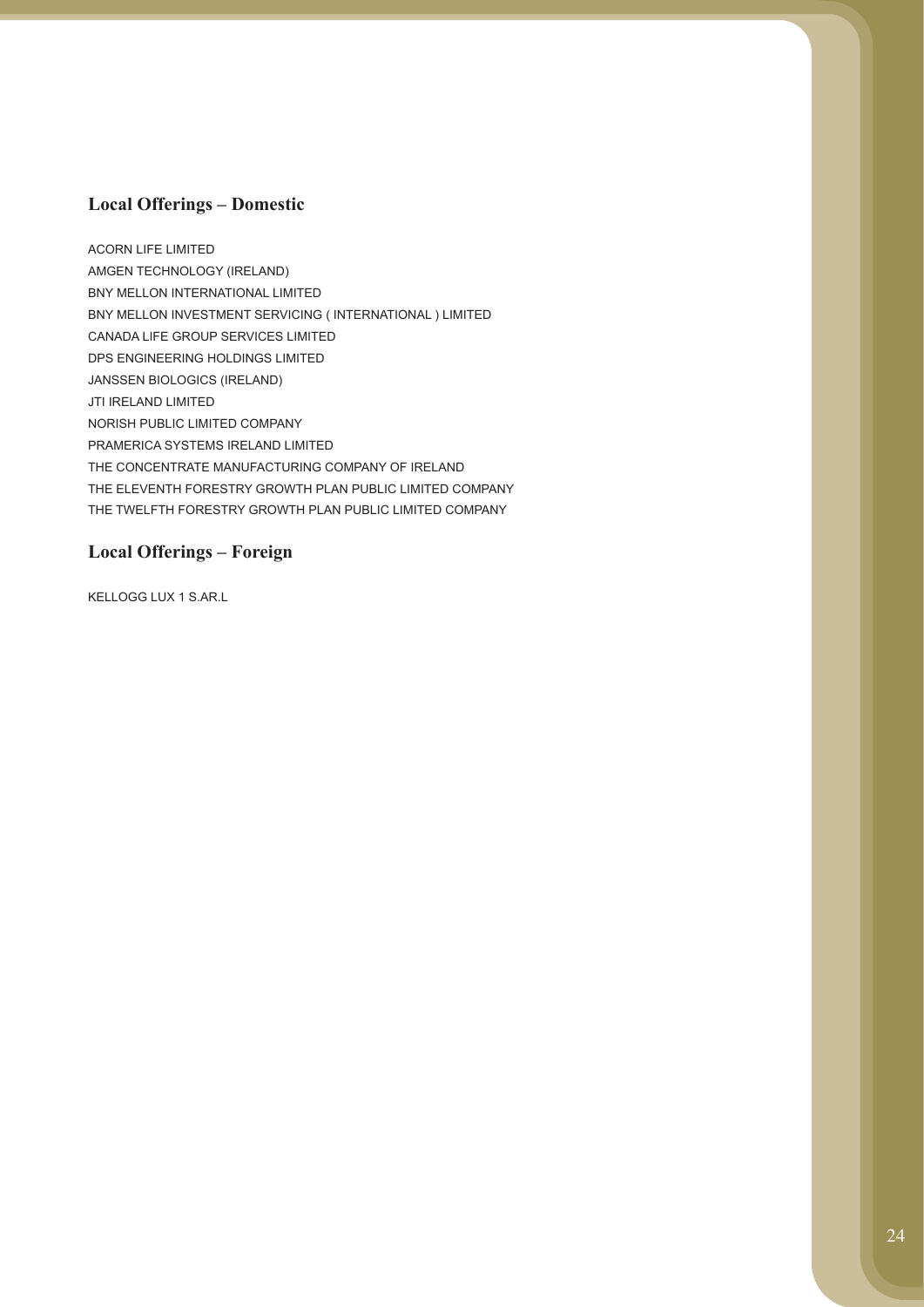### Purchase of Own Shares

During 2011, the Registrar received 355 notifications to purchase their own shares from the following 218 companies:

A. V. COONEY AND COMPANY LIMITED A1 ENGINEERING LIMITED ABBEY PUBLIC LIMITED COMPANY ACCENTURE PUBLIC LIMITED COMPANY ACORN DIRECT MARKETING LIMITED ADAMS GARAGE LIMITED AEOLUS ENERGY LIMITED AFILIAS LIMITED AIR-IMPACT LIMITED AIRPACKS LIMITED ALLIED INTERNATIONAL LIMITED APOLLANIO AQUALINE ENGINEERING LIMITED ARBOR SECURITIES LIMITED AUGHEY O'FLAHERTY ARCHITECTS LIMITED BANTRY HARBOUR MUSSELS LIMITED BARASI HOLDINGS LIMITED BEARNA GAOITHE TEORANTA BERNARD SMITH & COMPANY LIMITED BIZQUIP LIMITED BLC MANUFACTURING LIMITED BLOODSTOCK BUSINESS AGENTS IRELAND LIMITED BRIDALE LIMITED BROCHURE BROKER LIMITED BROWNES FUNERAL SERVICES LIMITED BUCKLEY BROS. BUILDERS (BALLYDESMOND) LIMITED CABELLO CAMPUS INFORMATION TECHNOLOGY LIMITED CAMROSE INNS LIMITED CARL STUART LIMITED CARROLL ESTATE AGENTS LIMITED CAUSEWAY SOFTWARE SOLUTIONS LIMITED CCM SOFTWARE SERVICES LIMITED CHALKWOOD LIMITED CLAIRGROVE TRANSPORT LIMITED CLARION CONSULTING HOLDINGS LIMITED COLIN EDWARDS & SONS (CONSTRUCTION) LIMITED COLORMAN (IRELAND) LIMITED COLORMAN RESEARCH & DEVELOPMENTS LIMITED COLTON MOTORS LIMITED COMPUTER APPLIED TECHNIQUES LIMITED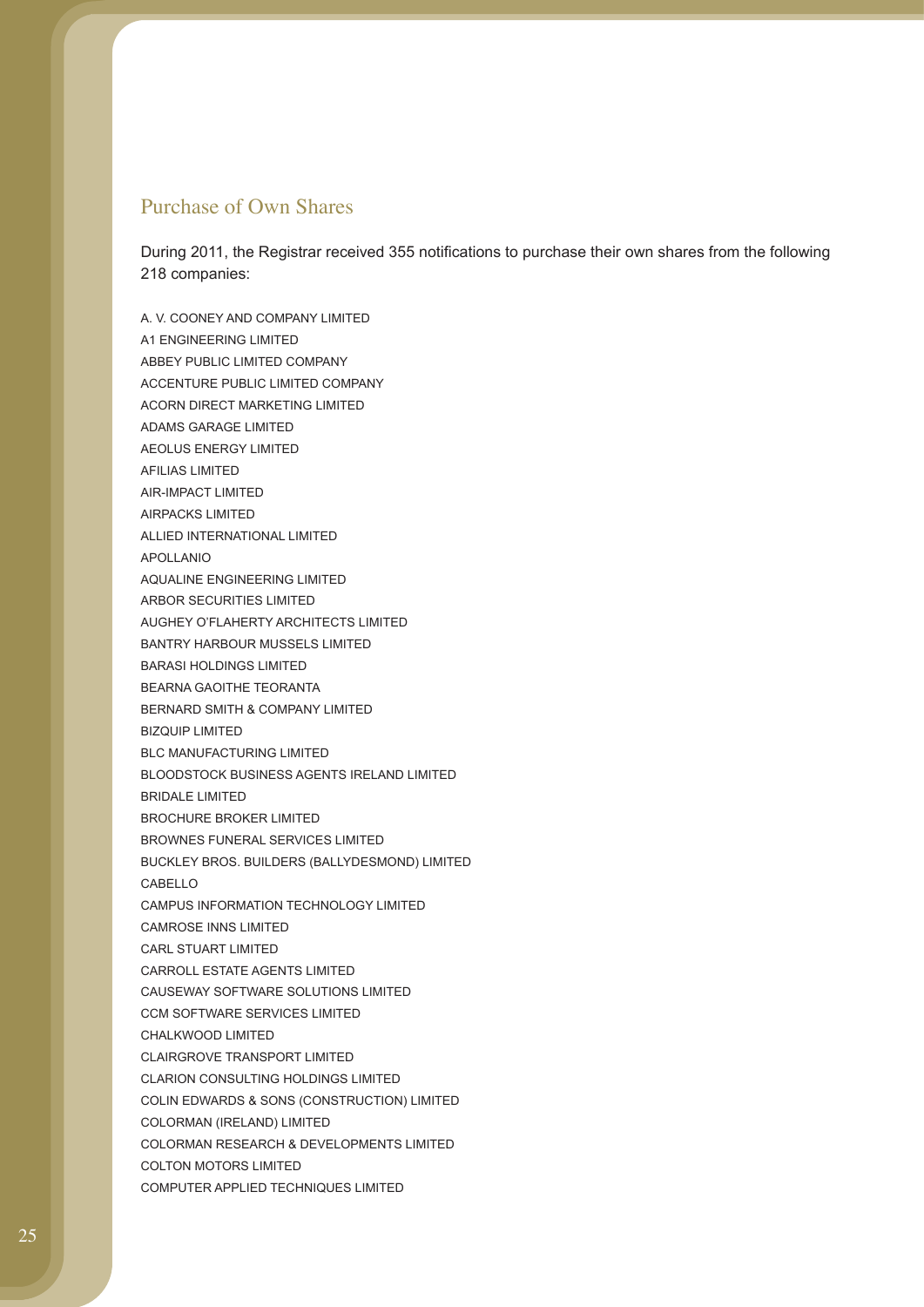CORROY PHARMACEUTICALS LIMITED COVIDIEN PUBLIC LIMITED COMPANY CPL RESOURCES PUBLIC LIMITED COMPANY CREAN INVESTMENTS LIMITED CREAN PROPERTY HOLDINGS LIMITED CROMANE SEAFOODS LIMITED CURRAN ALUMINIUM AND P.V.C. LIMITED D. & A. BUILDERS LIMITED DALCO ENGINEERING SYSTEMS HOLDINGS DAME STREET CHIROPRACTIC LIMITED DEIGNAN BROS., LIMITED DELMEC ENGINEERING LIMITED DEMCO CONSTRUCTION LIMITED DESIGN PARTNERS CONSULTANCY LIMITED DESIGN PARTNERS LIMITED DRAGON OIL PUBLIC LIMITED COMPANY DUNNES' HAULAGE (TIMOLIN) LIMITED DUTTONTOWER INVESTMENT COMPANY E. & M. STORES LIMITED EAST CORK CRANE HIRE LIMITED EMBLEM WEAVERS (EXPORT) LIMITED EMS ENVIRONMENTAL MONITORING SYSTEMS LIMITED EUROEVENTS LIMITED EUROFOIL TEORANTA F.L.I. INTERNATIONAL LIMITED FINGLETON WHITE & CO LIMITED FINLAYS OF ARDEE LIMITED FORTMOY LIMITED FORWARD EMPHASIS INTERNATIONAL LIMITED FOURSITE DESIGN CONSULTANTS LIMITED FRUITS OF IRELAND FYFFES PUBLIC LIMITED COMPANY G. A. STEVENS & SON LIMITED G.B.S. ENGINEERING LIMITED GEORGE SAVAGE TRANSPORT LIMITED GLOBAL INDEMNITY PUBLIC LIMITED COMPANY GREAT OUTDOORS LIMITED HAZEL ELECTRICAL LIMITED HENNESSY ELECTRICAL & ALLIED SERVICES LIMITED HURLEY BROS GARAGE (SKIBBEREEN) LIMITED I.P.M. (ESTATES) LIMITED I.P.M. (INSURANCES) LIMITED I.P.M. (LIFE & PENSIONS) LIMITED IN CAR SECURITY AND ENTERTAINMENT SOLUTIONS LIMITED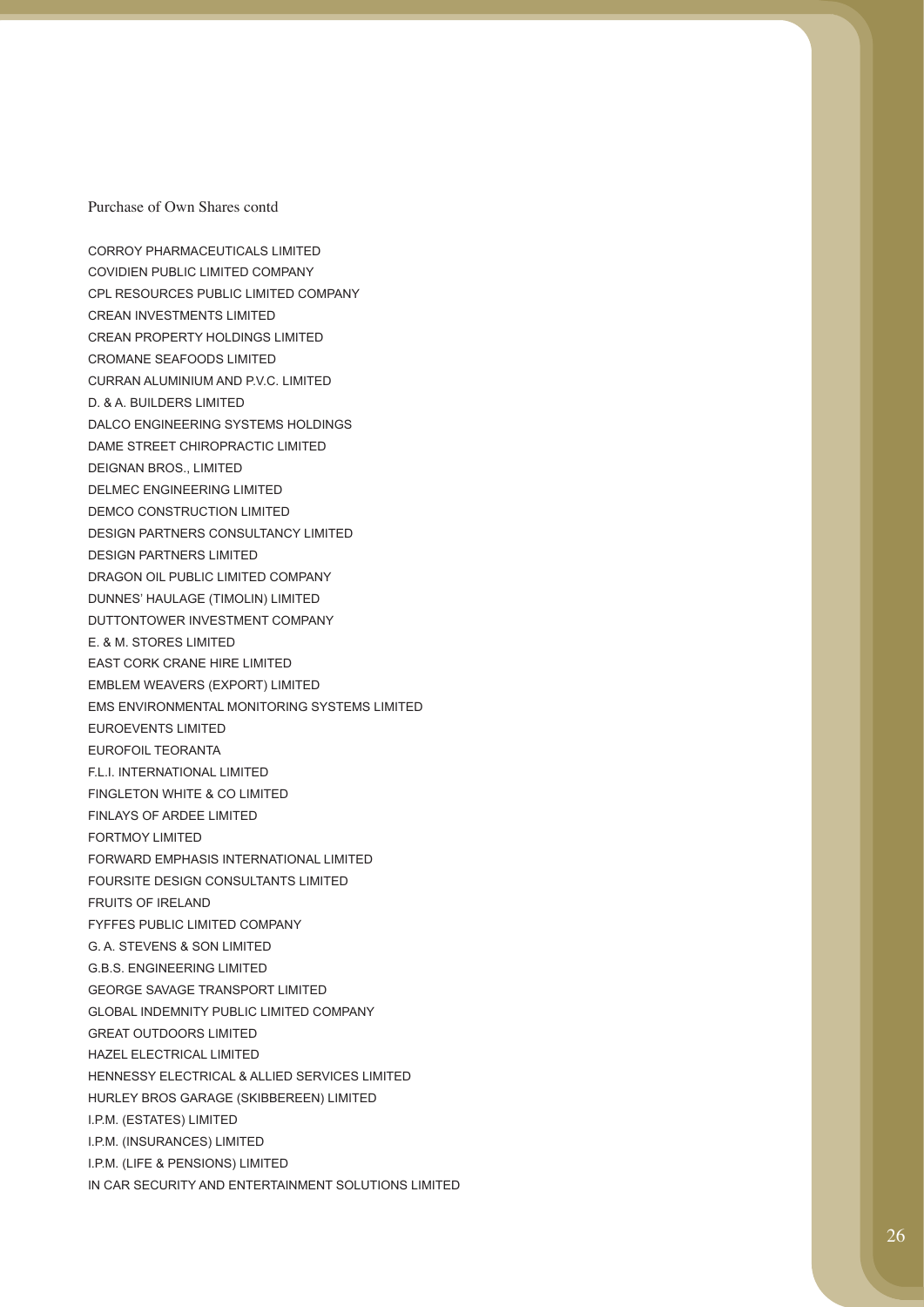INDUSTRIAL PACKAGING LIMITED INTERACTIVE SERVICES (HOLDINGS) LIMITED INTERNATIONAL WAREHOUSING & TRANSPORT LIMITED IRISH CONTINENTAL GROUP, PUBLIC LIMITED COMPANY IRISH MORTGAGE CORPORATION LIMITED IVOWEN LIMITED J. MCCHESNEY & SON LIMITED. J.P. QUINN & SONS LIMITED JOE MILEY & PARTNERS (DUBLIN) LIMITED JOHN ROWE LIMITED JOHN WARD CONSTRUCTION LIMITED JOHNSON & PERROTT, LIMITED K.C.R. TAVERNS LIMITED KEANE MURPHY DUFF LIMITED KEENAN INTERNATIONAL TRANSPORT LIMITED KELLY BROTHERS BUTCHERS LIMITED KENFERN INVESTMENTS LIMITED KENNO LIMITED KERRY BOG MUSEUM LIMITED KILLYBRACKEY LIMITED KILWEX LIMITED KINSALE CAPITAL MANAGEMENT LIMITED KIRBY GROUP ENGINEERING LIMITED KVERNELAND GROUP IRELAND LIMITED LANSDOWNE CATERING LIFFEY DEVELOPMENTS (DUBLIN) LIMITED LIMERICK SPECSAVERS LIMITED LOHAN & DONNELLY LIMITED LOWER HATCH HOLDINGS LIMITED MAC B (MANUFACTURING) LIMITED MALIUS SERVICES LIMITED MARRON AGRICULTURAL COMPANY MC CORMICK BUILDERS (DONEGAL) LIMITED MCORM LIMITED MEDIA WORLD LIMITED MERLYN INDUSTRIES LIMITED MICK CAROLAN CARS LIMITED MIDLETON FITNESS CENTRE LIMITED MILLER CARROLL INSURANCES LIMITED MONAGHAN AND CARROLL LIMITED MONTROSE OIL LIMITED MOR OIL LIMITED MORAN TRAVEL LIMITED MULLIGAN BUILDERS (MIDLANDS) LIMITED MURRAY SURGICAL LIMITED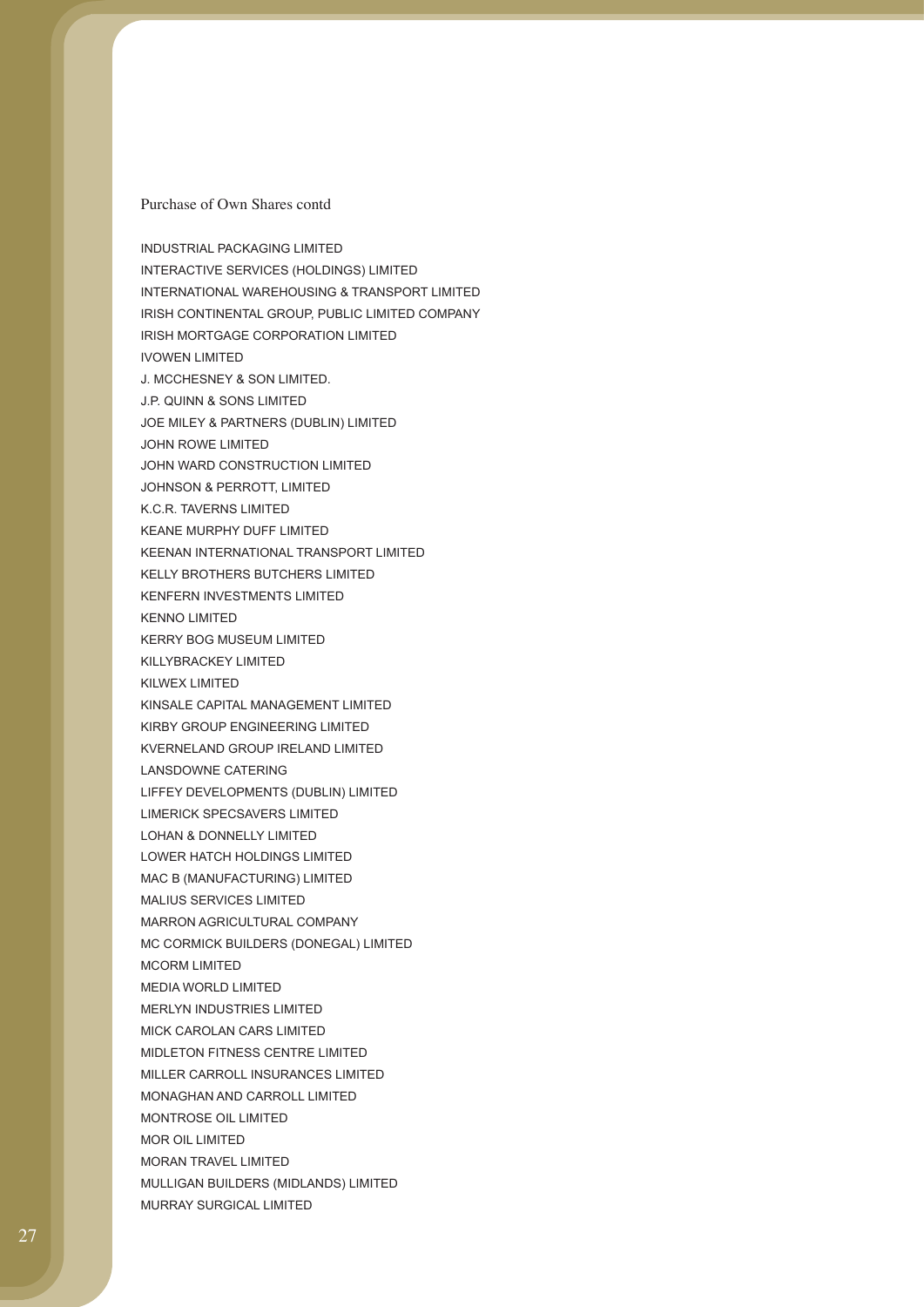NEW CENTURY ENGINEERING LIMITED NEW CENTURY EXPRESS LIMITED NICHOLAS QUIRKE CONSULTANCY LIMITED NOONAN GROUP HOLDINGS LIMITED NOSEBAG FINE FOODS LIMITED NSSL LIMITED NUA HEALTHCARE SERVICES NXSYSTEMS LIMITED O'SHEA LEADER CONSULTING ENGINEERS LIMITED ODW PROFESSIONAL SERVICES ONE QUOTE FINANCIAL LIMITED ORCAN LIMITED OSTEOLOGIX HOLDINGS PUBLIC LIMITED COMPANY OVOCA GOLD PUBLIC LIMITED COMPANY P. MCCORMACK BUILDING CONTRACTORS LIMITED P.O. KEENAN LIMITED PACEPRINT TRADING LIMITED PANALOK LIMITED PARALLEL INTERNET LIMITED PATRICK MCCAFFREY AND SONS LIMITED PAUL LEECH: GAIA ASSOCIATES LIMITED PETEY & PENNY LIMITED PHOENIX ELECTRICAL (DUNDALK) LIMITED PIO O'LEARY & COMPANY LIMITED PROTOCOL FOOD INGREDIENTS LIMITED PROVINCIAL SECURITY SERVICES LIMITED QUEEN'S HOTEL LIMITED QUIRKE BUILDERS PROVIDERS LIMITED R & F WOOD TECHNOLOGY LIMITED RADISYS TECHNOLOGY (IRELAND) LIMITED RECORDS STORAGE SERVICES LIMITED RIGA CORK LIMITED RIVERROCK EUROPEAN CAPITAL MANAGEMENT LIMITED RMD FURNITURE TRANSPORT LIMITED ROBIN FLIGHT LIMITED ROBO-APPLY LIMITED ROCKVILLE PHARMACY HOLDING LIMITED RODDY HOGAN & ASSOCIATES LIMITED RONMALL RONOEL LIMITED ROYELECTRIC COMPANY LIMITED RYANAIR HOLDINGS PUBLIC LIMITED COMPANY SALTOM HOLDINGS LIMITED SEAGATE TECHNOLOGY PUBLIC LIMITED COMPANY SECURUS INSURANCE LIMITED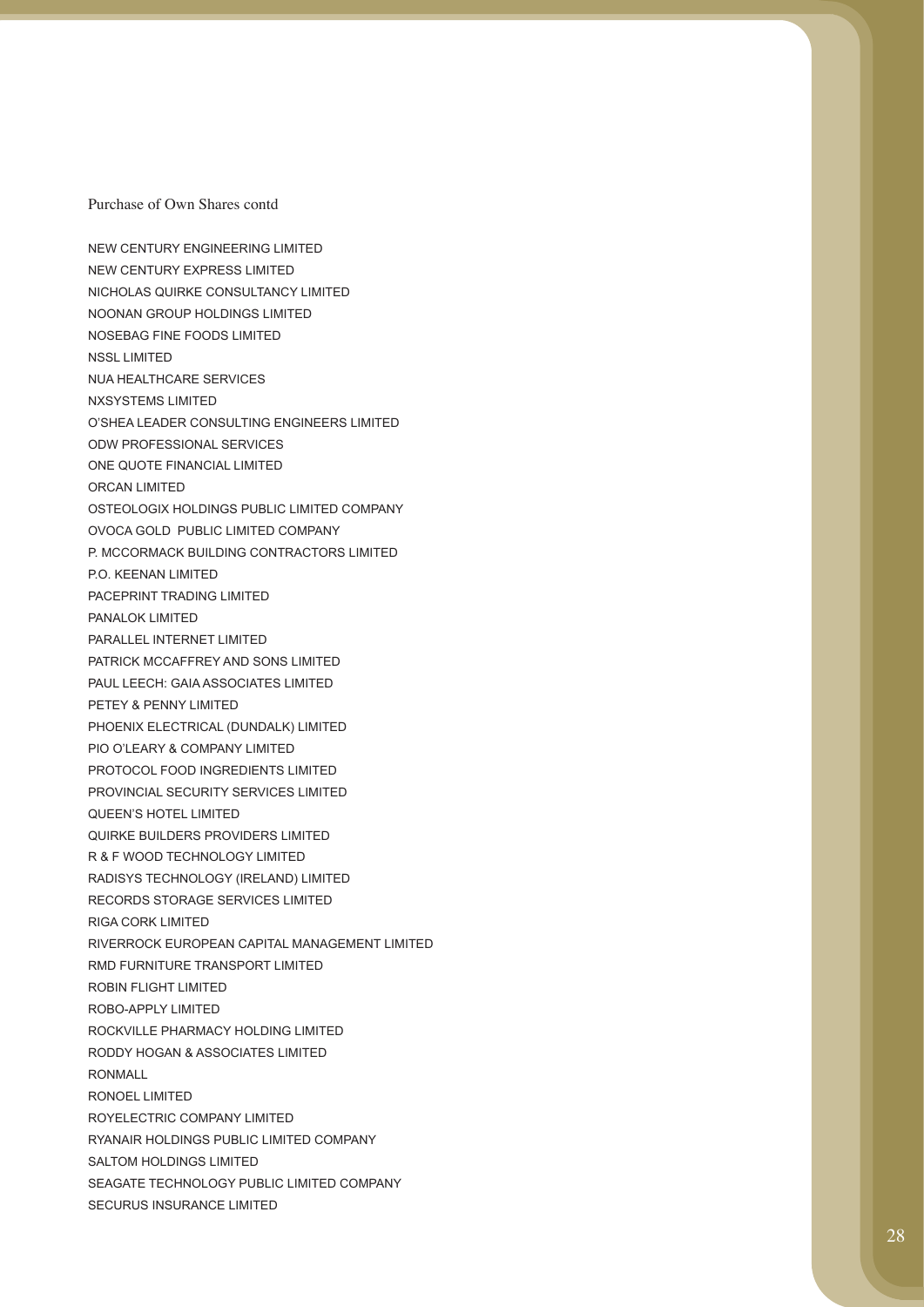SHAY MURTAGH (PRE-CAST) LIMITED SHAY MURTAGH LIMITED SILVERDOME ELECTRIC LIMITED SKILL-PILL M-LEARNING LIMITED SOCOWAVE LIMITED SOFT LINE PANELS LIMITED SORENSEN HOLDINGS LIMITED SPORT FACTORY SALES LIMITED STATIONERY EXPRESS (IRELAND) LIMITED STRATEGIC PROPERTY LIMITED SWALLOW FLIGHT LIMITED SWEENEY SHEET METAL LIMITED T & M NOLANS BAR LIMITED T. O'CONNOR MEATS LIMITED TAILWIND TECHNOLOGIES LIMITED TALLANCO LIMITED TAPBURY LIMITED TBS INTERNATIONAL PUBLIC LIMITED COMPANY TELECOMMUNICATION & COMPUTER SERVICES (IRELAND) LIMITED THE KERRY PHONE CENTRE LIMITED THE PACKAGING CENTRE LIMITED THE SCULLERY LIMITED THE STATIONERY SPECIALIST LIMITED THE UNDERWRITING EXCHANGE (IRELAND) LIMITED THESAURUS SOFTWARE LIMITED THOROUGHBRED REMEDIES MANUFACTURING LIMITED TIVOLI SPINNERS LIMITED TRAFFIC SIGN RESOURCES IRELAND LIMITED TREEROOT LIMITED TRITECH PRECISION LIMITED TULLAMORE DAIRIES LIMITED TYNAN CONSTRUCTION LIMITED UNITED DRUG PUBLIC LIMITED COMPANY VALE PHARMACEUTICALS LIMITED VANHALEN LIMITED VAYU LIMITED VINCENT SHEEHY HARDWARE LIMITED VULCAN PROPERTY SERVICES LIMITED WADDOCK COMPOSTING FACILITY LIMITED WEATHERGLAZE SYSTEMS LIMITED WEBTRADE LIMITED WINDOW & DOOR ACCESSORIES LIMITED WM. BLACK AND SONS (CONTRACTING) LIMITED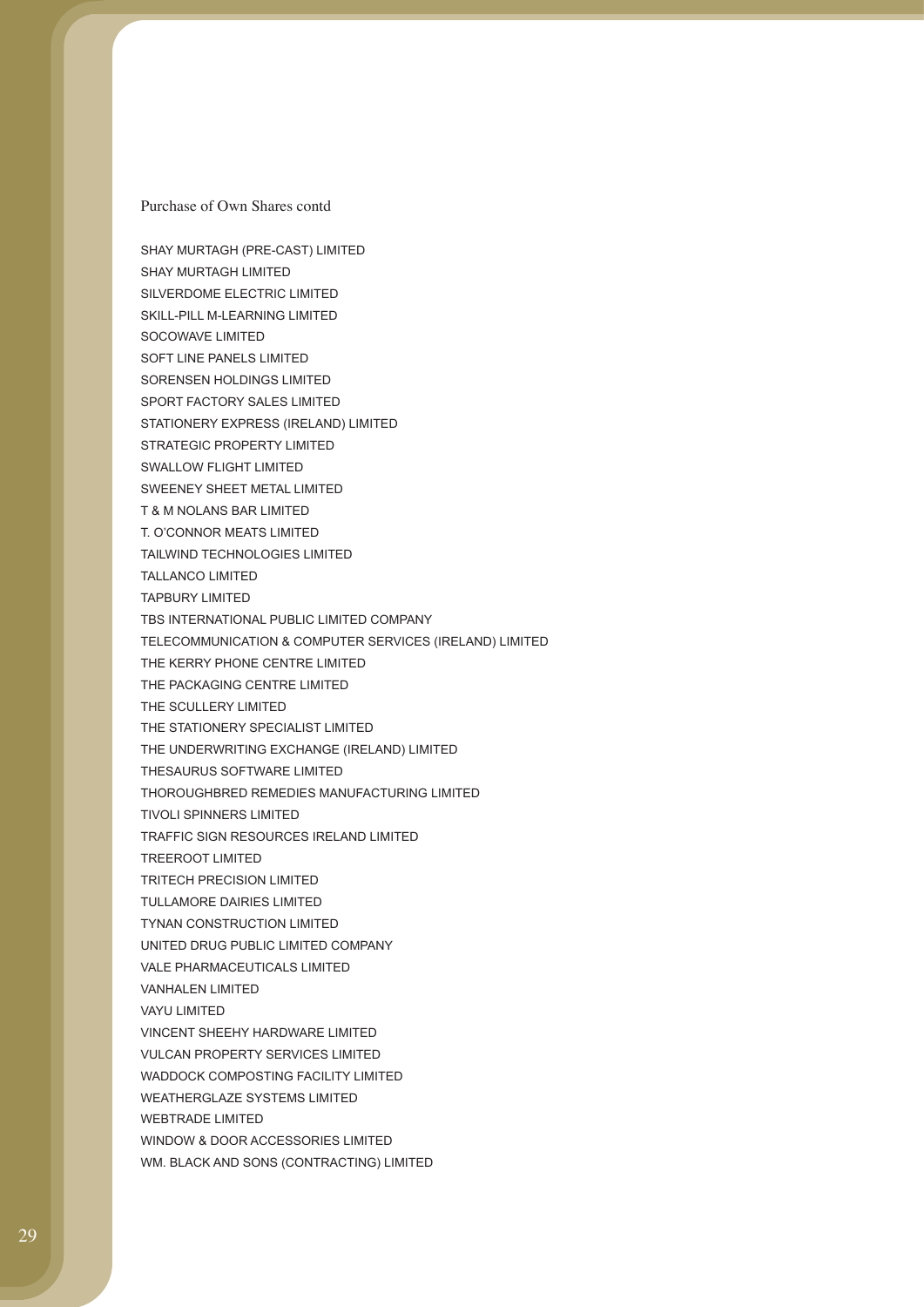# European Economic Interest Groupings

There were 3 new EEIG's registered in 2011.

The following is a list of all EEIGs registered:

AMEC HEGARTY JV EEIG

AQUACULTURE, INITIATIVE EEIG, Crofton House, Crofton Road, Dun Laoghaire, Co Dublin. AVIVA EUROPE SERVICE EEIG, One Park Place, Hatch Street, Dublin 2

CARRIGRENNAN CIVIL JV EEIG, C/O P.J. Hegarty & Sons, Connolly Quay, Cork.

CONCORD CONSTRUCTION & PROPERTY CONSULTANTS EEIG, Slanelough, Ashford, Co Wicklow.

DELL COMPUTER EEIG, Innovation House, Cherrywood Science and Technology Park, Dublin 18. DIAMONDDIAL EEIG, 7th Floor, Hume House, Ballsbridge, Dublin 4.

EBAS-AGRO EEIG, Capuchin Friary, Church Street, Dublin 7

ECOM EEIG, Port Road, Letterkenny, Co Donegal.

ECRIA EUROPEAN ECONOMIC INTEREST GROUPING, 4 South Anne Street, Dublin 2, Ireland. ERNACT. EEIG, Lifford, Co. Donegal.

GROUP FOR EUROPEAN EDUCATION EEIG, Mount Kennett House, Henry Street, Limerick.

HVBS EEIG, Capuchin Friary, Church Street, Dublin 7.

PLUSCHEM EEIG, NCC House, Lower Leeson Street, Dublin 2.

PYRAMOS EEIG, 11 Woodbine Park, Blackrock, Co. Dublin.

SEAFOOD DEVELOPMENTS EEIG, BIM HQ. P.O. Box 12, Crofton Road, Dun Laoghaire, Co. Dublin.

STRABANE/LIFFORD DEVELOPMENT COMMISSION EEIG, Lifford, Co Donegal.

TORUS INTERNATIONAL ACCOUNTANCY EUROPEAN ECONOMIC INTEREST GROUPING, 30 Lower Leeson Street, Dublin 2.

TORUS INTERNATIONAL LEGAL EUROPEAN ECONOMIC INTEREST GROUPING, 30 Lower Leeson Street, Dublin 2.

VALMARIP EEIG, 29 Upper Mount Street, Dublin 2.

WORLD 3B2 CONSORTIUM EEIG, 7a Carrickbrennan Road, Monkstown, Co Dublin.

IGROW - INTEGRATED TECHNOLOGIES AND SERVICES FOR SUSTAINABLE GROWTH EUROPEAN ECONOMIC INTEREST GROUPING(EEIG), Invent DCU, Dublin City University, Glasnevin, Dublin 9

FIRST INVEST INTERNATIONAL EUROPEAN ECONOMIC INTEREST GROUPING, 7th Floor, Hume House, Ballsbridge, Dublin 4

MET LIFE SERVICE EEIG, 20 on Hatch, Lower Hatch Street, Dublin 2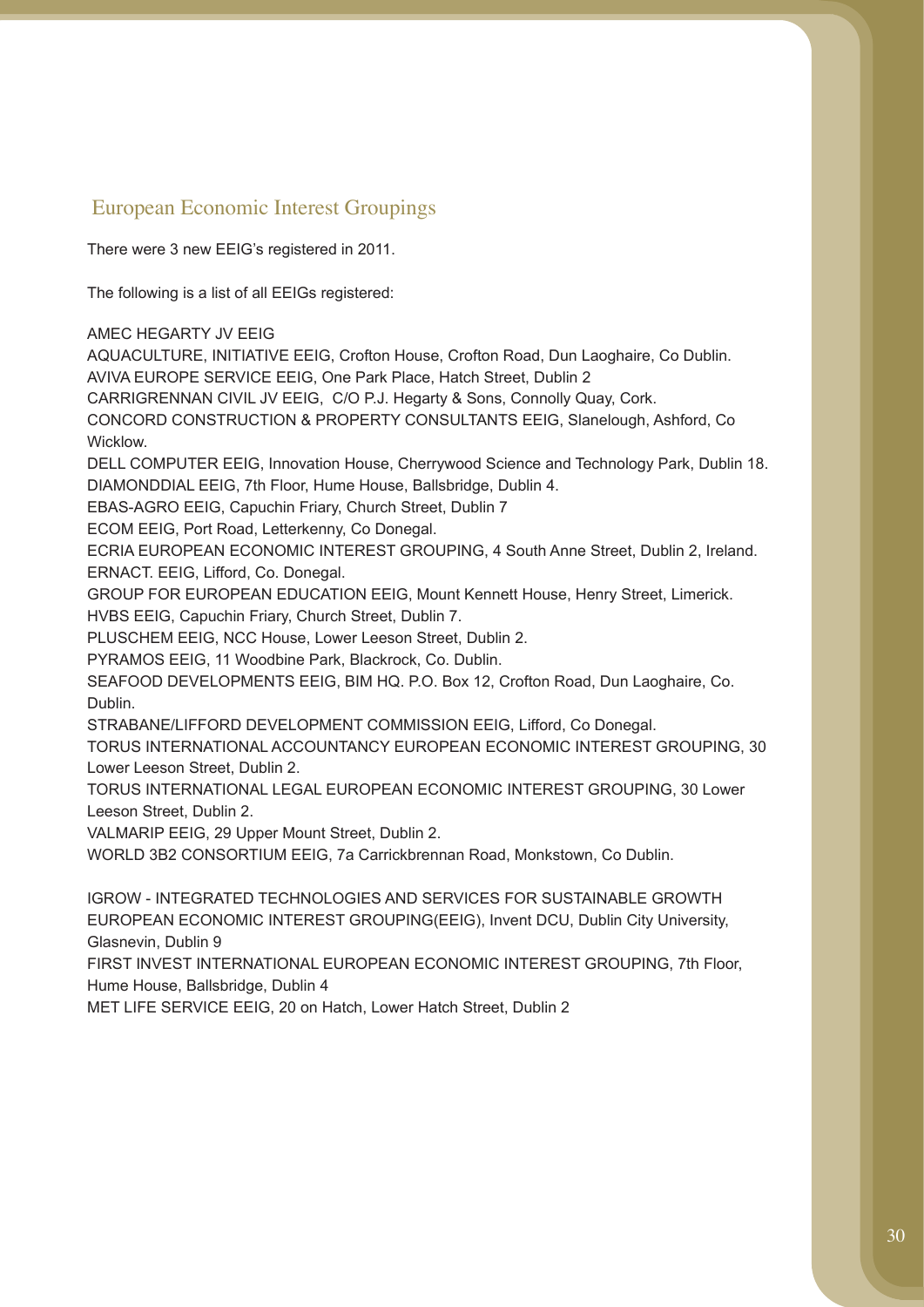## Limited Partnerships

Limited Partnerships registered during 2011: 33

Total registered at period end: 901 The following Limited Partnerships were registered in the year to 31 December 2011:

Crosby Limited Partnership CS/Kronos Investment Program L.P. CS/Kronos Investment Program II L.P. Bank of Ireland Start-Up and Emerging Sectors Equity Fund 2010 5 Star Signings Christian Media Film Development Fund L.P. Skanger Records London 1 Partnership AIB Start Up Accelerator Fund Gigidy Music Lough Fea Limited Partnership Opensono LP Touleen Limited Partnership C M Mueller and Partners LDE Limited Partnership, The Mooney & Quinlan Southern Cross Investments, L.P. Latin American Consulting L.P. Suenik Partnership Bandwith Ventures Limited Partnership Berrington Limited Partnership Carragh Properties Limited Partnership Darbhatis Consulting Deane Brothers, The Be Aware Feusa Limited Partnership Principle Hygiene Goldstar Christmas Trees DEBEGER LP The Startupbootcamp Dublin Fund 2011 Limited Partnership Vista Fund I L.P. Vista Fund II L.P. Jarlsag Limited Partnership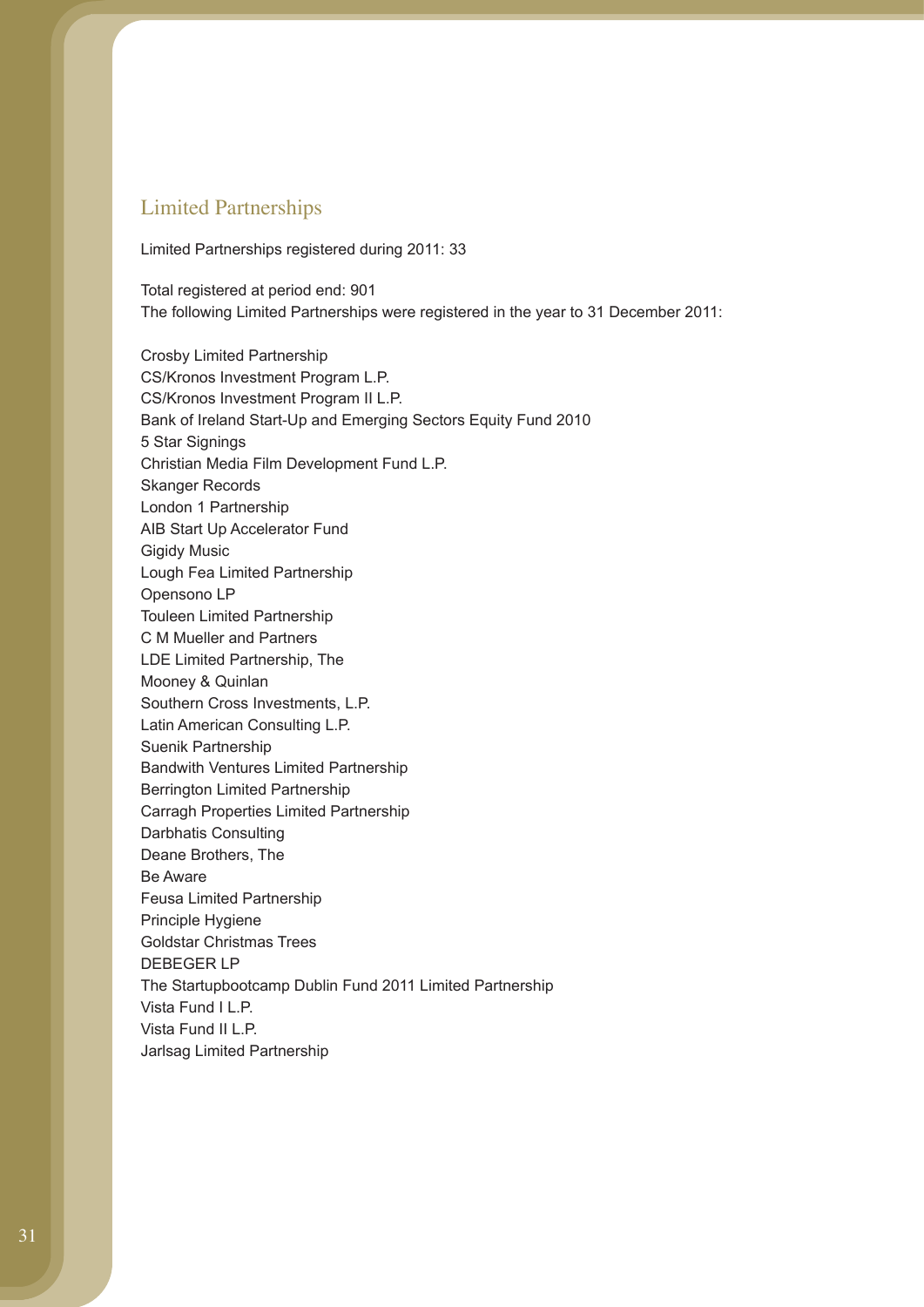# Registration of Business Names Act 1963

## Make up of Register and Activity on the Register

| Changes in the register                            | 2010    | 2011    |
|----------------------------------------------------|---------|---------|
| New registrations                                  | 28,118  | 26,600  |
| Statement of changes in the registered particulars | 2,396   | 1,964   |
| Cessations                                         | 2,220   | 2,415   |
| Total on register at year end                      | 382,221 | 407,151 |

The CRO continues to receive a large number of applications to register business names. The chart below shows the number of new business names registered since 2006.

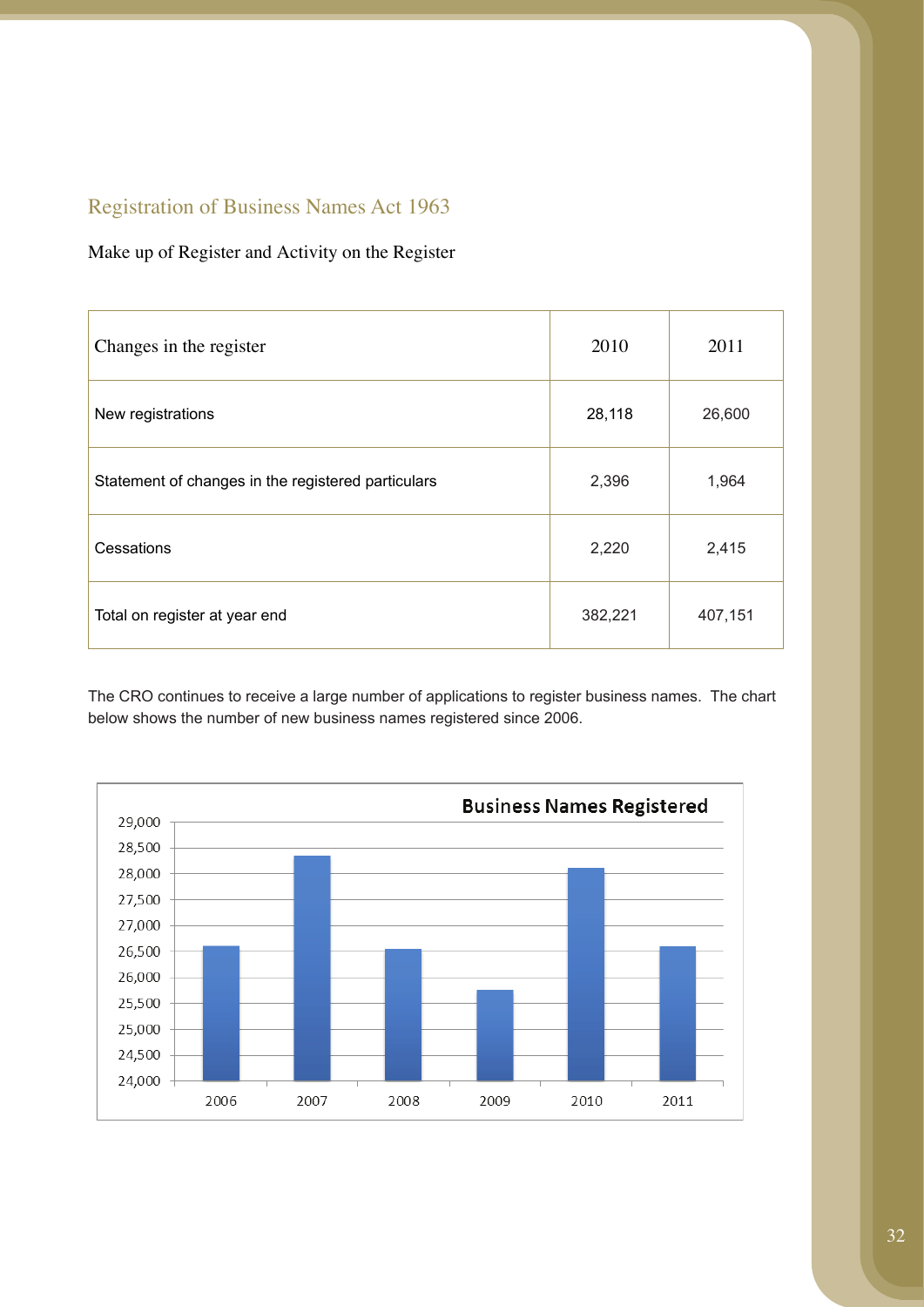## Disqualifications and restrictions of directors and other persons

### **Disqualifications - Section 160 Companies Act 1990 (as amended by section 42 Company Law Enforcement Act 2001)**

By year end 3,651 persons were on the register of disqualified persons.

#### **Restrictions under section 150 of the Companies Act 1990**

546 persons were on the restricted persons register at the end of 2011.

The disqualified and restricted registers can be searched online at www.cro.ie. This facility is updated daily.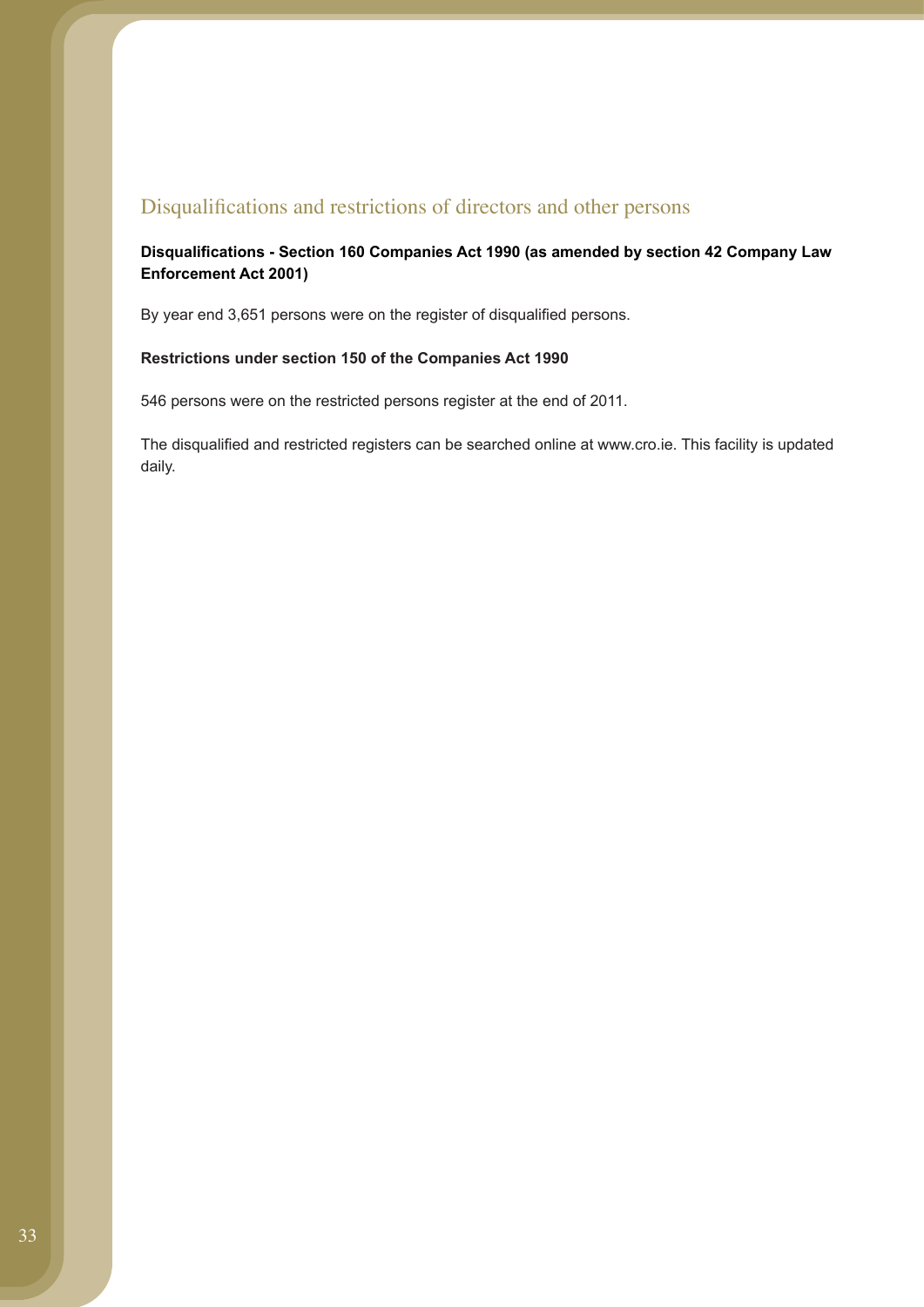# Document Processing

# Submissions Filed During The Year

| Submission Type                                     | 2007    | 2008    | 2009     | 2010    | 2011    |
|-----------------------------------------------------|---------|---------|----------|---------|---------|
| New Company                                         | 18,897  | 14,727  | 13,573   | 14,060  | 14,723  |
| <b>Annual Return</b>                                | 172,805 | 178,290 | 174,540  | 170,017 | 170,036 |
| Change of Name                                      | 2,687   | 2,244   | 2,093    | 1,980   | 2,032   |
| Change of Address                                   | 17,704  | 15,963  | 15,810   | 14,119  | 14,001  |
| Change in Directors                                 | 68,142  | 66,064  | 65,099   | 64,354  | 66,755  |
| Nomination of change of Annual Return Date          | 10,193  | 10,064  | 9,124    | 7,132   | 6,969   |
| Authorisation of Electronic Filing Agent            | 12,178  | 10,023  | 10,123   | 7,920   | 8,819   |
| Auditors Notice before company claims audit         | 6,215   | 5,022   | 2,703    | 2,129   | 1,528   |
| Notice of appointment of receiver                   | 15      | 65      | 244      | 477     | 624     |
| <b>Receivers Abstract</b>                           | 377     | 365     | 362      | 718     | 1,418   |
| Notice of Receiver ceasing to act                   | 31      | 29      | 16       | 27      | 26      |
| Special Resolution to wind up and appoint a         | 997     | 998     | 1,187    | 956     | 1,103   |
| Liquidator                                          |         |         |          |         |         |
| Special resolution to Wind up                       | 143     | 164     | 158      | 128     | 114     |
| Special resolution to appoint a liquidator          | 18      | 18      | 13       | 0       | 9       |
| Liquidator's Statement of Account                   | 1,062   | 1,326   | 1,219    | 1,565   | 1,483   |
| Liquidator's Account                                | 1,183   | 1,435   | 1,517    | 1,882   | 2,435   |
| Liquidator's Affidavit                              | 1,684   | 1,927   | 2,063    | 2,016   | 3,052   |
| Final Winding up meeting - Members & Creditors      | 215     | 268     | 250      | 495     | 558     |
| Final Winding up meeting - Members                  | 817     | 1,045   | 970      | 1,073   | 915     |
| Declaration of Solvency                             | 1,057   | 1,060   | 1,163    | 901     | 1,061   |
| Creditors' resolution to appoint/confirm liquidator | 11      | 32      | 75       | 62      | 140     |
| Court Order to wind up and appoint Liquidator       | 36      | 83      | 132      | 136     | 103     |
| Court Order to appoint provisional Liquidator       | 5       | 10      | 21       | 6       | 6       |
| Ordinary resolution to Wind up & appoint liquidator | 202     | 409     | 866      | 1,029   | 1,128   |
| Notice that no creditors Resolution was passed      | 32      | 90      | 125      | 60      | 71      |
| Notice of Appointment of a liquidator               | 1,332   | 1,561   | 2,266    | 2,086   | 2,463   |
| Notice of application to appoint an examiner        | 22      | 58      | 115      | 41      | 50      |
| Court order appointing examiner                     | 23      | 49      | 84       | 29      | 31      |
| Restriction of Company Secretary/Director - S 150   | 181     | 81      | 80       | 154     | 109     |
| Request for Voluntary strikeoff                     |         |         | 2660     | 5,306   | 5,614   |
| Charge                                              | 12,715  | 10,281  | 6,996    | 5,920   | 6,151   |
| Satisfaction of charge                              | 4,467   | 4,444   | 4,097    | 3,982   | 3,171   |
| <b>Resignation of Auditor</b>                       | 2,735   | 2,132   | 2,086    | 2,072   | 3,069   |
| Report that proper books not kept                   | 33      | 15      | 34       | 28      | 15      |
| Removal of Auditor                                  | 119     | 74      | 36       | 31      | 38      |
| Notice of location of register of Members           | 576     | 534     | 452      | 899     | 604     |
| Notice of increase in Nominal Capital               | 1,324   | 367     | 358      | 373     | 395     |
| Change to Single Member Company                     | 1,983   | 2,150   | 2,396    | 2,449   | 2,451   |
| Change from Single Member Company                   | 693     | 781     | 836      | 982     | 980     |
| Application by plc to commence business             | 71      | 27      | 25       | 16      | 11      |
| Amended memorandum and Articles                     | 293     | 179     | 117      | 104     | 77      |
| Alteration to Memo & Arts                           | 6,813   | 6,024   | 5,560    | 5,070   | 5,062   |
| <b>Allotment of Shares</b>                          | 6,337   | 5,956   | 5,140    | 4,933   | 4,829   |
| <b>Cross Border Merger Applications</b>             |         | 3       | 13       | 17      | 27      |
| Societas Europaea documents                         |         | 1       | 7        | 5       | 7       |
| <b>Inward Migration</b>                             |         |         |          | 5       | 14      |
| <b>Other Submissions</b>                            | 14,319  | 16,020  | 14,816   | 14,176  | 14,868  |
| <b>Total Submissions; Companies Acts</b>            | 370,781 | 362,471 | 350, 621 | 327,754 | 349,145 |
| <b>Business Names</b>                               | 35,438  | 32,687  | 31,174   | 31,591  | 31,517  |
| Total                                               | 406,219 | 395,158 | 381,795  | 373,515 | 380,662 |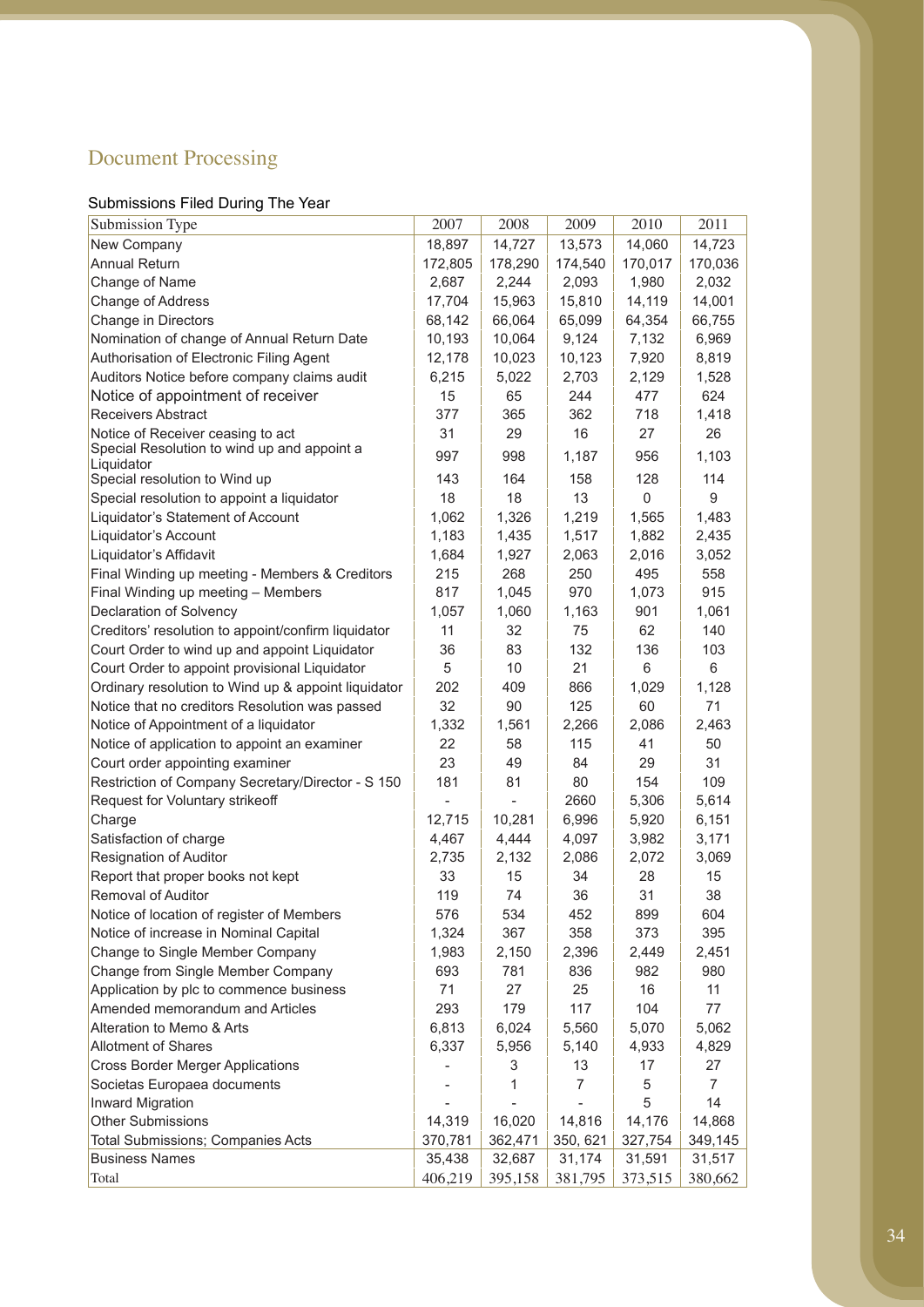

# Unregistered submissions

|                     | Dec 2007 | Dec 2008 | Dec 2009 | Dec 2010 | Dec 2011 |
|---------------------|----------|----------|----------|----------|----------|
| All Companies       | 848,611  | 791,091  | 708,133  | 698,468  | 658,155  |
| Live Companies Only | 545,889  | 460,870  | 361,279  | 330,132  | 266,383  |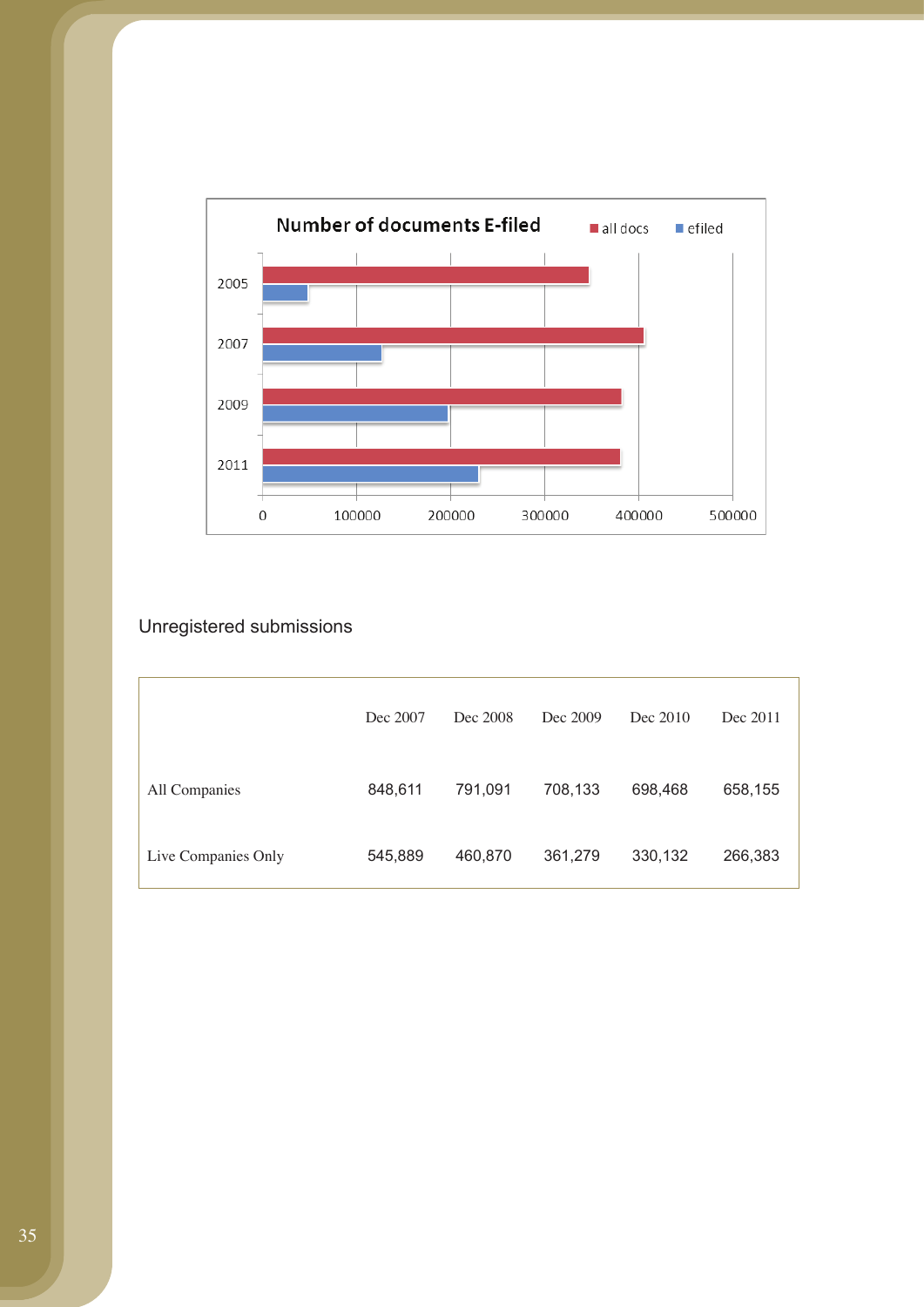# APPENDIX 2 FINANCE

# Fees Paid in Respect of Registered Companies in 2011

|                                                 | 2010<br>€        | 2011<br>€         |
|-------------------------------------------------|------------------|-------------------|
| <b>Late Filing Penalties</b>                    | 11.31m           | 11.76m            |
| <b>Submission Fees</b>                          | 7.72m            | 7.58m             |
| <b>Registry of Friendly</b><br><b>Societies</b> | 0.1 <sub>m</sub> | 0.1 <sub>m</sub>  |
| Enquiry charges and Bulk<br>data customers      | 1.11m            | 0.97 <sub>m</sub> |
| Total                                           | 20.25m           | 20.41m            |

# Fees Paid in Respect of the Registration of Business Names

| in 2005 | €785,783  |
|---------|-----------|
| in 2006 | € 895,125 |
| in 2007 | € 870,735 |
| in 2008 | €713,855  |
| in 2009 | € 643,145 |
| in 2010 | € 638,665 |
| in 2011 | € 623,200 |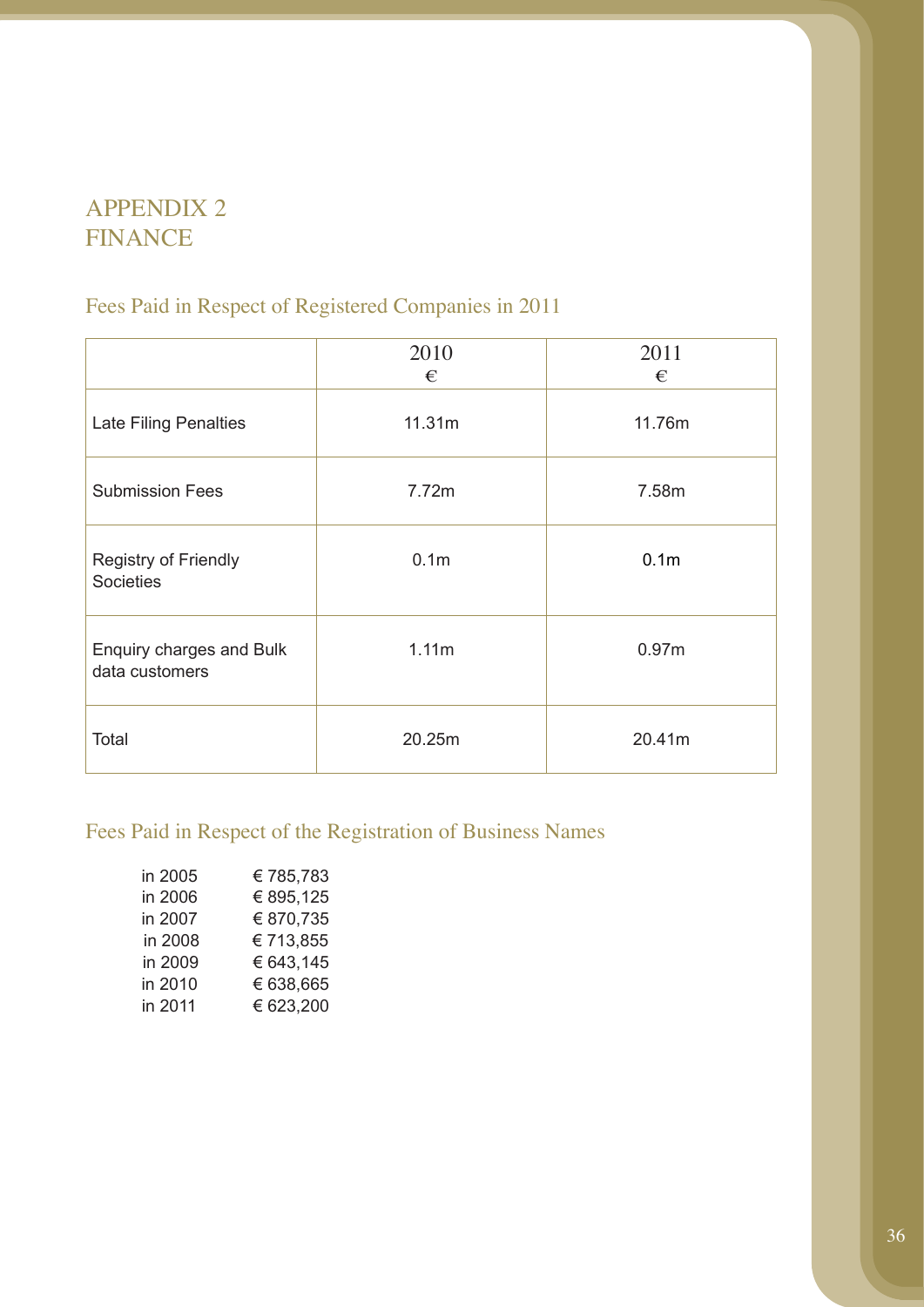# APPENDIX 3 REGISTRAR OF COMPANIES AND OTHER AUTHORISED PERSONS

| Registrar of Companies | Ms. Helen Dixon  |
|------------------------|------------------|
| Assistant Registrar    | Mr. Gerry Doyle  |
| Assistant Registrar    | Mr. Brian O'Hare |
| Assistant Registrar    | Mr. Harry Lester |
| Assistant Registrar    | Mr. William Reid |
| Legal Adviser          | Ms. Nora Rice    |

## Persons Authorised

The following persons were authorised as at 31st December 2011 pursuant to section 52(2) of the Companies (Amendment)(No.2) Act 1999, section 16 of the Registration of Business Names Act 1963 and section 15 of the Limited Partnerships Act 1907:

| Ms. A. McCarron   | Mr. P. Daly     | Ms. S. Houlihan   |
|-------------------|-----------------|-------------------|
| Ms. A. King       | Mr. P. Porter   | Ms. J. Doyle      |
| Ms. B. Byrne      | Ms. C. Hickey   | Ms. E.Nolan       |
| Mr. P. Foran      | Ms. C. Pyke     | Ms. F. Yule       |
| Ms. E. Kelly      | Mr. G. Flood    | Ms. E. Fitzgerald |
| Ms. D. Booth      | Ms. B. Power    | Mr. D. McDonnell  |
| Ms. B. Furlong    | Ms. M. Shortall | Mr. G. Doyle      |
| Ms. M. Giblin     | Mr. C. Donegan  | Ms. C. Cole       |
| Ms. L. O'Sullivan | Mr. W. Flynn    | Mr. M. Williams   |
| Mr. A. Dolan      | Ms. C. Forrest  | Ms. M. Byrne      |
| Mr. D. Dwyer      | Mr. W. Reid     | Mr. P. Porter     |
| Ms. I. Farrelly   | Ms. I. Broe     | Ms. S. Clare      |
| Mr. M. Donoghue   | Ms. R. Tuite    | Ms. I. Toomey     |
|                   |                 |                   |

Ms. A. Wall